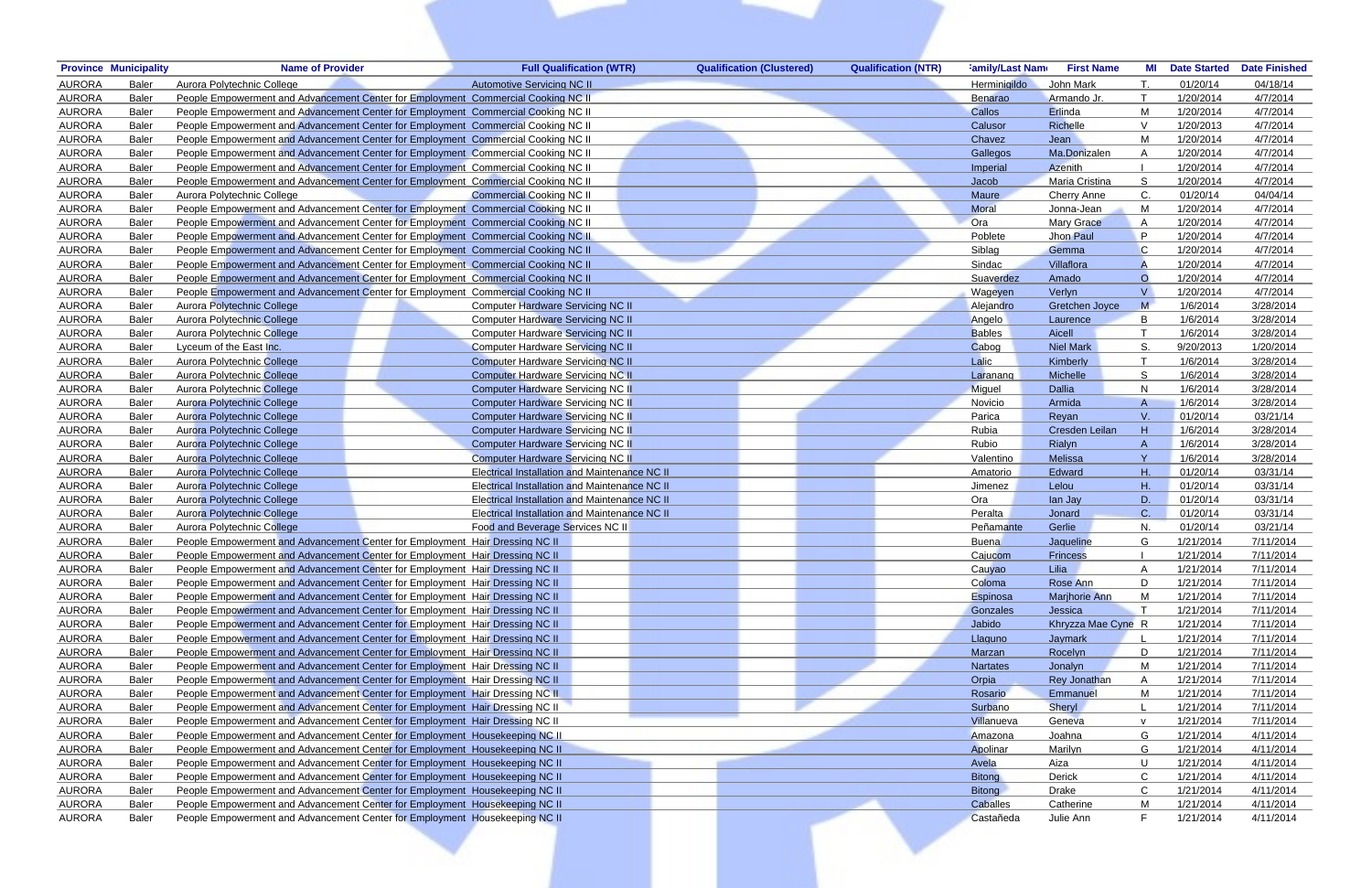| <b>AURORA</b>                  | Baler                        | People Empowerment and Advancement Center for Employment Housekeeping NC II                                                                                |                                                                                  | Corbadura           | Nikka                              | S                      | 1/21/2014              | 4/11/2014              |
|--------------------------------|------------------------------|------------------------------------------------------------------------------------------------------------------------------------------------------------|----------------------------------------------------------------------------------|---------------------|------------------------------------|------------------------|------------------------|------------------------|
| <b>AURORA</b>                  | <b>Baler</b>                 | People Empowerment and Advancement Center for Employment Housekeeping NC II                                                                                |                                                                                  | Costes              | Kevin                              | G                      | 1/21/2014              | 4/11/2014              |
| <b>AURORA</b>                  | Baler                        | People Empowerment and Advancement Center for Employment Housekeeping NC II                                                                                |                                                                                  | Crisanto            | Leanelle                           | <b>S</b>               | 1/21/2014              | 4/11/2014              |
| <b>AURORA</b>                  | <b>Baler</b>                 | People Empowerment and Advancement Center for Employment Housekeeping NC II                                                                                |                                                                                  | Duhaylungsod        | <b>Gift Cruise</b>                 |                        | 1/21/2014              | 4/11/2014              |
| <b>AURORA</b>                  | <b>Baler</b>                 | Aurora Polytechnic College                                                                                                                                 | Shielded Metal Arc Welding (SMAW) NC II                                          | Wenceslao           | Jayvee                             |                        | 1/6/2014               | 3/28/2014              |
| <b>AURORA</b>                  | <b>Baler</b>                 | People Empowerment and Advancement Center for Employment Housekeeping NC II                                                                                |                                                                                  | Gonzales            | <b>Dominick</b>                    | D                      | 1/21/2014              | 4/11/2014              |
| <b>AURORA</b>                  | <b>Baler</b>                 | People Empowerment and Advancement Center for Employment Housekeeping NC II                                                                                |                                                                                  | Hamtig              | Vee Ann                            | N                      | 1/21/2014              | 4/11/2014              |
| <b>AURORA</b>                  | Baler                        | People Empowerment and Advancement Center for Employment Housekeeping NC II                                                                                |                                                                                  | Lumasac             | Aizel                              |                        | 1/21/2014              | 4/11/2014              |
| <b>AURORA</b>                  | <b>Baler</b>                 | People Empowerment and Advancement Center for Employment Housekeeping NC II                                                                                |                                                                                  | <b>Milo</b>         | Marilyn                            | D                      | 1/21/2014              | 4/11/2014              |
| <b>AURORA</b>                  | <b>Baler</b>                 | People Empowerment and Advancement Center for Employment Housekeeping NC II                                                                                |                                                                                  | Molina              | Jovelyn                            | <sub>C</sub><br>$\vee$ | 1/21/2014              | 4/11/2014              |
| <b>AURORA</b>                  | <b>Baler</b>                 | People Empowerment and Advancement Center for Employment Housekeeping NC II                                                                                |                                                                                  | Olivar              | Genevive                           | -S                     | 1/21/2014              | 4/11/2014              |
| <b>AURORA</b><br><b>AURORA</b> | <b>Baler</b><br><b>Baler</b> | People Empowerment and Advancement Center for Employment Housekeeping NC II<br>People Empowerment and Advancement Center for Employment Housekeeping NC II |                                                                                  | Pimentel<br>Poblete | Khazelyn                           |                        | 1/21/2014              | 4/11/2014<br>4/11/2014 |
| <b>AURORA</b>                  | <b>Baler</b>                 | People Empowerment and Advancement Center for Employment Housekeeping NC II                                                                                |                                                                                  | Quiray              | <b>Rona May</b><br><b>Michelle</b> | P                      | 1/21/2014<br>1/21/2014 | 4/11/2014              |
| <b>AURORA</b>                  | <b>Baler</b>                 | People Empowerment and Advancement Center for Employment Housekeeping NC II                                                                                |                                                                                  | Ritual              | Angelyn                            | $\circ$                | 1/21/2014              | 4/11/2014              |
| <b>AURORA</b>                  | Baler                        | Aurora Polytechnic College                                                                                                                                 | Shielded Metal Arc Welding (SMAW) NC II                                          | Saludez             | John Mar                           | N                      | 1/6/2014               | 3/28/2014              |
| <b>AURORA</b>                  | <b>Baler</b>                 | People Empowerment and Advancement Center for Employment Housekeeping NC II                                                                                |                                                                                  | Santiago            | Adelfa                             | $\vee$                 | 1/21/2014              | 4/11/2014              |
| <b>AURORA</b>                  | <b>Baler</b>                 | People Empowerment and Advancement Center for Employment Housekeeping NC II                                                                                |                                                                                  | Santiago            | Liezel                             | M                      | 1/21/2014              | 4/11/2014              |
| <b>AURORA</b>                  | <b>Baler</b>                 | People Empowerment and Advancement Center for Employment Housekeeping NC II                                                                                |                                                                                  | Sucgang             | Jenalyn                            | $\overline{V}$         | 1/21/2014              | 4/11/2014              |
| <b>AURORA</b>                  | Baler                        | People Empowerment and Advancement Center for Employment Housekeeping NC II                                                                                |                                                                                  | Trucilla            | Jomar                              | $\Omega$               | 1/21/2014              | 4/11/2014              |
| <b>AURORA</b>                  | <b>Baler</b>                 | People Empowerment and Advancement Center for Employment Housekeeping NC II                                                                                |                                                                                  | Valenzuela          | Vie Jay                            | M                      | 1/21/2014              | 4/11/2014              |
| <b>AURORA</b>                  | <b>Baler</b>                 | People Empowerment and Advancement Center for Employment Housekeeping NC II                                                                                |                                                                                  | Verial              | Sonny                              | C                      | 1/21/2014              | 4/11/2014              |
| <b>AURORA</b>                  | <b>Baler</b>                 | People Empowerment and Advancement Center for Employment Housekeeping NC II                                                                                |                                                                                  | Villamor            | Geraldine                          | B                      | 1/21/2014              | 4/11/2014              |
| <b>AURORA</b>                  | <b>Baler</b>                 | People Empowerment and Advancement Center for Employment Housekeeping NC II                                                                                |                                                                                  | <b>Virrey</b>       | Rizalyn                            | <b>S</b>               | 1/21/2014              | 4/11/2014              |
| <b>AURORA</b>                  | <b>Baler</b>                 | People Empowerment and Advancement Center for Employment Massage Therapy NC II                                                                             |                                                                                  | Adalid              | Irina                              | $\overline{A}$         | 1/20/2014              | 4/23/2014              |
| <b>AURORA</b>                  | <b>Baler</b>                 | People Empowerment and Advancement Center for Employment Massage Therapy NC II                                                                             |                                                                                  | Bautista            | Jenifer                            | R                      | 1/20/2014              | 4/23/2014              |
| <b>AURORA</b>                  | <b>Baler</b>                 | People Empowerment and Advancement Center for Employment Massage Therapy NC II                                                                             |                                                                                  | De Vera             | Marilyn                            | N                      | 1/20/2014              | 4/23/2014              |
| <b>AURORA</b>                  | <b>Baler</b>                 | People Empowerment and Advancement Center for Employment Massage Therapy NC II                                                                             |                                                                                  | Dulay               | Larry                              | G                      | 1/20/2014              | 4/23/2014              |
| <b>AURORA</b>                  | <b>Baler</b>                 | People Empowerment and Advancement Center for Employment Massage Therapy NC II                                                                             |                                                                                  | Gomez               | Ma. Snooky                         | $\top$                 | 1/20/2014              | 4/23/2014              |
| <b>AURORA</b>                  | <b>Baler</b>                 | People Empowerment and Advancement Center for Employment Massage Therapy NC II                                                                             |                                                                                  | Granados            | Prudencio                          | P                      | 1/20/2014              | 4/23/2014              |
| <b>AURORA</b>                  | <b>Baler</b>                 | People Empowerment and Advancement Center for Employment Massage Therapy NC II                                                                             |                                                                                  | Lumasac             | Riel                               | D                      | 1/20/2014              | 4/23/2014              |
| <b>AURORA</b>                  | <b>Baler</b>                 | People Empowerment and Advancement Center for Employment Massage Therapy NC II                                                                             |                                                                                  | Macalla             | Gracelyn                           | N                      | 1/20/2014              | 4/23/2014              |
| <b>AURORA</b>                  | <b>Baler</b>                 | People Empowerment and Advancement Center for Employment Massage Therapy NC II                                                                             |                                                                                  | Matunan             | Roschelle                          |                        | 1/20/2014              | 4/23/2014              |
| <b>AURORA</b>                  | <b>Baler</b>                 | People Empowerment and Advancement Center for Employment Massage Therapy NC II                                                                             |                                                                                  | Morada              | <b>Helen</b>                       | B                      | 1/20/2014              | 4/23/2014              |
| <b>AURORA</b>                  | Baler                        | People Empowerment and Advancement Center for Employment Massage Therapy NC II                                                                             |                                                                                  | <b>Nopre</b>        | <b>Shiela Mee</b>                  |                        | 1/20/2014              | 4/23/2014              |
| <b>AURORA</b>                  | Baler                        | People Empowerment and Advancement Center for Employment Massage Therapy NC II                                                                             |                                                                                  | Reynon              | Mary-Paz                           |                        | 1/20/2014              | 4/23/2014              |
| <b>AURORA</b>                  | Baler                        | People Empowerment and Advancement Center for Employment Massage Therapy NC II                                                                             |                                                                                  | Ritual              | Maricel                            | B                      | 1/20/2014              | 4/23/2014              |
| <b>AURORA</b>                  | Baler                        | People Empowerment and Advancement Center for Employment Massage Therapy NC II                                                                             |                                                                                  | Ritual              | Rowena                             | B                      | 1/20/2014              | 4/23/2014              |
| <b>AURORA</b>                  | Baler                        | Aurora Polytechnic College                                                                                                                                 | Shielded Metal Arc Welding (SMAW) NC I                                           | Aragon              | Melvin                             | E<br><b>B.</b>         | 01/20/14               | 03/07/14               |
| <b>AURORA</b><br><b>AURORA</b> | Baler<br>Baler               | Aurora Polytechnic College<br>Aurora Polytechnic College                                                                                                   | Shielded Metal Arc Welding (SMAW) NC I<br>Shielded Metal Arc Welding (SMAW) NC I | Guerrero<br>Paloma  | Emmanuel<br>Regie                  | M.                     | 01/20/14<br>01/20/14   | 03/07/14<br>03/07/14   |
| <b>AURORA</b>                  | Baler                        | Aurora Polytechnic College                                                                                                                                 | Shielded Metal Arc Welding (SMAW) NC II                                          | Mawlaha             | Floro                              | M                      | 1/6/2014               | 3/28/2014              |
| <b>AURORA</b>                  | Baler                        | Aurora Polytechnic College                                                                                                                                 | Shielded Metal Arc Welding (SMAW) NC II                                          | Concepcion          | Aurelio, Jr.                       | D                      | 1/6/2014               | 3/28/2014              |
| <b>AURORA</b>                  | Baler                        | <b>Provincial Training Center-Baler</b>                                                                                                                    | <b>Baking/Pastry Production NC II</b>                                            | Alcantara           | Zyril                              | E                      | 4/7/2014               | 5/20/2014              |
| <b>AURORA</b>                  | Baler                        | <b>Provincial Training Center-Baler</b>                                                                                                                    | <b>Baking/Pastry Production NC II</b>                                            | Andrada             | Justinarose                        |                        | 4/7/2014               | 5/20/2014              |
| <b>AURORA</b>                  | Baler                        | <b>Provincial Training Center-Baler</b>                                                                                                                    | <b>Baking/Pastry Production NC II</b>                                            | Aragon              | Eloisa                             | A                      | 4/7/2014               | 5/20/2014              |
| <b>AURORA</b>                  | Baler                        | <b>Provincial Training Center - Baler</b>                                                                                                                  | <b>Baking/Pastry Production NC II</b>                                            | Aragon              | <b>Mary Jane</b>                   | P.                     | 2/3/2014               | 3/28/2014              |
| <b>AURORA</b>                  | Baler                        | <b>Provincial Training Center-Baler</b>                                                                                                                    | <b>Baking/Pastry Production NC II</b>                                            | Atun                | Gina Rosario                       | D                      | 4/7/2014               | 5/20/2014              |
| <b>AURORA</b>                  | Baler                        | <b>Provincial Training Center-Baler</b>                                                                                                                    | <b>Baking/Pastry Production NC II</b>                                            | <b>Basada</b>       | Jenny                              | C                      | 4/7/2014               | 5/20/2014              |
| <b>AURORA</b>                  | Baler                        | <b>Provincial Training Center - Baler</b>                                                                                                                  | <b>Baking/Pastry Production NC II</b>                                            | Bengson             | John Louie                         | M                      | 02/03/14               | 03/18/14               |
| <b>AURORA</b>                  | Baler                        | <b>Provincial Training Center-Baler</b>                                                                                                                    | <b>Baking/Pastry Production NC II</b>                                            | Bermudez            | Dianne Lane                        | Е                      | 4/7/2014               | 5/20/2014              |
| <b>AURORA</b>                  | Baler                        | <b>Provincial Training Center - Baler</b>                                                                                                                  | <b>Baking/Pastry Production NC II</b>                                            | <b>Blasiado</b>     | Arwin                              | $\mathsf{R}$           | 2/3/2014               | 3/28/2014              |
| <b>AURORA</b>                  | Baler                        | <b>Provincial Training Center-Baler</b>                                                                                                                    | <b>Baking/Pastry Production NC II</b>                                            | Camara              | Evelyn                             | ा                      | 4/7/2014               | 5/20/2014              |
| <b>AURORA</b>                  | Baler                        | <b>Provincial Training Center-Baler</b>                                                                                                                    | <b>Baking/Pastry Production NC II</b>                                            | Cantemprate         | Roschelle                          | ा                      | 4/7/2014               | 5/20/2014              |
| <b>AURORA</b>                  | Baler                        | <b>Provincial Training Center-Baler</b>                                                                                                                    | <b>Baking/Pastry Production NC II</b>                                            | Cueva               | Airene                             | D                      | 4/7/2014               | 5/20/2014              |
|                                |                              |                                                                                                                                                            |                                                                                  |                     |                                    |                        |                        |                        |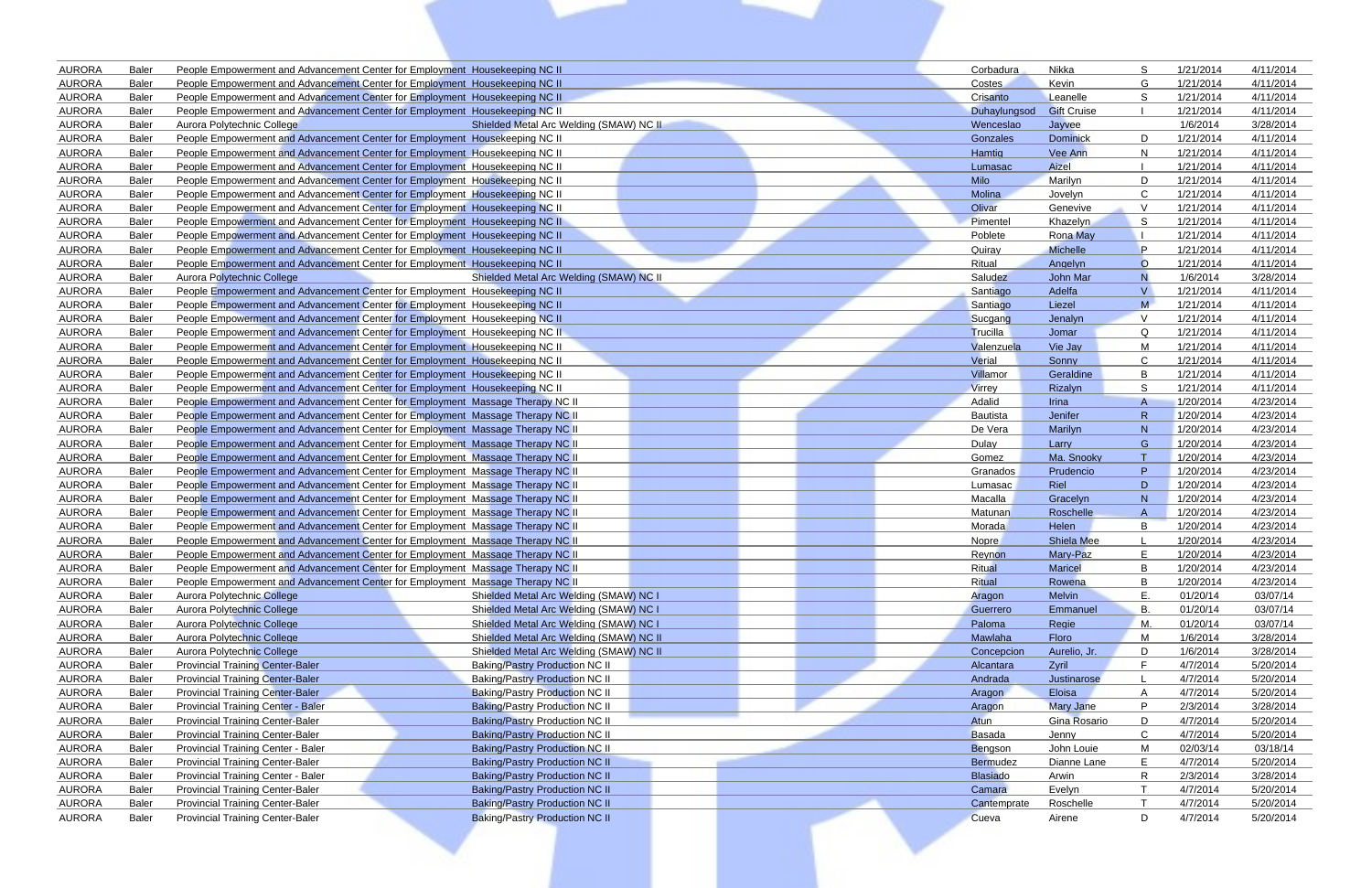| <b>AURORA</b>                  | <b>Baler</b>          | <b>Provincial Training Center-Baler</b>                                                | <b>Baking/Pastry Production NC II</b>                                         | Cueva              | Myquisofeiah          | G            | 4/7/2014               | 5/20/2014              |
|--------------------------------|-----------------------|----------------------------------------------------------------------------------------|-------------------------------------------------------------------------------|--------------------|-----------------------|--------------|------------------------|------------------------|
| <b>AURORA</b>                  | <b>Baler</b>          | <b>Provincial Training Center-Baler</b>                                                | <b>Baking/Pastry Production NC II</b>                                         | Daguman            | Des Rozcenlij         | R            | 4/7/2014               | 5/20/2014              |
| <b>AURORA</b>                  | <b>Baler</b>          | <b>Provincial Training Center-Baler</b>                                                | <b>Baking/Pastry Production NC II</b>                                         | Del Rosario        | <b>Fevy Kris</b>      | A            | 4/7/2014               | 5/20/2014              |
| <b>AURORA</b>                  | <b>Baler</b>          | <b>Provincial Training Center - Baler</b>                                              | <b>Baking/Pastry Production NC II</b>                                         | <b>Delos Reyes</b> | Teodoro               | A            | 2/3/2014               | 3/28/2014              |
| <b>AURORA</b>                  | <b>Baler</b>          | <b>Provincial Training Center - Baler</b>                                              | <b>Baking/Pastry Production NC II</b>                                         | Espinosa           | Joyce Ann             | D            | 2/3/2014               | 3/28/2014              |
| <b>AURORA</b>                  | <b>Baler</b>          | <b>Provincial Training Center - Baler</b>                                              | Baking/Pastry Production NC II                                                | Gomez              | Ma. Snooky            |              | 02/03/14               | 03/18/14               |
| <b>AURORA</b>                  | <b>Baler</b>          | <b>Provincial Training Center - Baler</b>                                              | <b>Baking/Pastry Production NC II</b>                                         | Gonzales           | Robelson              | B            | 02/03/14               | 03/18/14               |
| <b>AURORA</b>                  | Baler                 | <b>Provincial Training Center - Baler</b>                                              | Baking/Pastry Production NC II                                                | Malibay            | Norman                |              | 2/3/2014               | 3/28/2014              |
| <b>AURORA</b>                  | Baler                 | Provincial Training Center - Baler                                                     | <b>Baking/Pastry Production NC II</b>                                         | <b>Maliwat</b>     | Joy May               | R            | 2/3/2014               | 3/28/2014              |
| <b>AURORA</b>                  | Baler                 | Provincial Training Center - Baler                                                     | <b>Baking/Pastry Production NC II</b>                                         | Mañalac            | John Christian        |              | 02/03/14               | 03/18/14               |
| <b>AURORA</b>                  | Baler                 | Provincial Training Center - Baler                                                     | Baking/Pastry Production NC II                                                | <b>Martin</b>      | Juvy                  | P            | 02/03/14               | 03/18/14               |
| <b>AURORA</b>                  | Baler                 | Provincial Training Center - Baler                                                     | <b>Baking/Pastry Production NC II</b>                                         | <b>Martin</b>      | Lady Dyan             | P            | 02/03/14               | 03/18/14               |
| <b>AURORA</b>                  | <b>Baler</b>          | <b>Provincial Training Center - Baler</b>                                              | <b>Baking/Pastry Production NC II</b>                                         | Mercado            | <b>Gil Christian</b>  |              | 02/03/14               | 03/18/14               |
| <b>AURORA</b>                  | <b>Baler</b>          | <b>Provincial Training Center - Baler</b>                                              | <b>Baking/Pastry Production NC II</b>                                         | Merciales          | Gema                  | B            | 02/03/14               | 03/18/14               |
| <b>AURORA</b>                  | <b>Baler</b>          | <b>Provincial Training Center-Baler</b>                                                | <b>Baking/Pastry Production NC II</b>                                         | Montes             | Norique               |              | 4/7/2014               | 5/20/2014              |
| <b>AURORA</b>                  | Baler                 | <b>Provincial Training Center - Baler</b>                                              | <b>Baking/Pastry Production NC II</b>                                         | Olinares           | Glenda                | D            | 2/3/2014               | 3/28/2014              |
| <b>AURORA</b>                  | <b>Baler</b>          | <b>Provincial Training Center - Baler</b>                                              | <b>Baking/Pastry Production NC II</b>                                         | Pascua             | Julius                | S.           | 2/3/2014               | 3/28/2014              |
| <b>AURORA</b>                  | <b>Baler</b>          | <b>Provincial Training Center-Baler</b>                                                | <b>Baking/Pastry Production NC II</b>                                         | Raz                | Segundina             | G            | 4/7/2014               | 5/20/2014              |
| <b>AURORA</b>                  | <b>Baler</b>          | <b>Provincial Training Center-Baler</b>                                                | <b>Baking/Pastry Production NC II</b>                                         | Saquido            | Michael Ian           | $\mathsf{C}$ | 4/7/2014               | 5/20/2014              |
| <b>AURORA</b>                  | Baler                 | <b>Provincial Training Center - Baler</b>                                              | <b>Baking/Pastry Production NC II</b>                                         | <b>Sulit</b>       | <b>Merry Algen</b>    | A            | 2/3/2014               | 3/28/2014              |
| <b>AURORA</b>                  | <b>Baler</b>          | <b>Provincial Training Center-Baler</b>                                                | <b>Baking/Pastry Production NC II</b>                                         | Sunga              | Alpha Mae             | C            | 4/7/2014               | 5/20/2014              |
| <b>AURORA</b>                  | Baler                 | Provincial Training Center - Baler                                                     | <b>Baking/Pastry Production NC II</b>                                         | Teh-Ylanan         | Sharon                | R            | 2/3/2014               | 3/28/2014              |
| <b>AURORA</b>                  | <b>Baler</b>          | <b>Provincial Training Center - Baler</b>                                              | Baking/Pastry Production NC II                                                | Valdez             | Jessica               | A            | 02/03/14               | 03/18/14               |
| <b>AURORA</b>                  | <b>Baler</b>          | <b>Provincial Training Center-Baler</b>                                                | Baking/Pastry Production NC II                                                | Vanzuela           | Emerlita              | M            | 4/7/2014               | 5/20/2014              |
| <b>AURORA</b>                  | Baler                 | <b>Provincial Training Center - Baler</b>                                              | <b>Computer Hardware Servicing NC II</b>                                      | Aragon             | <b>Mariefe</b>        | B            | 2/17/2014              | 5/10/2014              |
| <b>AURORA</b>                  | Baler                 | <b>Provincial Training Center - Baler</b>                                              | <b>Computer Hardware Servicing NC II</b>                                      | <b>Buenconsejo</b> | Aiza                  | <sub>S</sub> | 2/17/2014              | 5/10/2014              |
| <b>AURORA</b><br><b>AURORA</b> | Baler<br><b>Baler</b> | <b>Provincial Training Center - Baler</b>                                              | <b>Computer Hardware Servicing NC II</b><br>Computer Hardware Servicing NC II | Caligan<br>Dasalla | Kristine<br>Joel      | B.<br>P      | 2/17/2014<br>2/17/2014 | 5/10/2014<br>5/10/2014 |
| <b>AURORA</b>                  | Baler                 | <b>Provincial Training Center - Baler</b>                                              | <b>Computer Hardware Servicing NC II</b>                                      |                    |                       |              | 2/17/2014              | 5/10/2014              |
| <b>AURORA</b>                  | Baler                 | <b>Provincial Training Center - Baler</b><br><b>Provincial Training Center - Baler</b> | <b>Computer Hardware Servicing NC II</b>                                      | Dimanzana<br>Duaso | Lorenzo<br>Jay Wilson | A            | 2/17/2014              | 5/10/2014              |
| <b>AURORA</b>                  | <b>Baler</b>          | <b>Provincial Training Center - Baler</b>                                              | <b>Computer Hardware Servicing NC II</b>                                      | Ellorinco          | <b>Renan Paul</b>     | M            | 2/17/2014              | 5/10/2014              |
| <b>AURORA</b>                  | <b>Baler</b>          | <b>Provincial Training Center - Baler</b>                                              | <b>Computer Hardware Servicing NC II</b>                                      | Evangelista        | Melody                | Ε            | 2/17/2014              | 5/10/2014              |
| <b>AURORA</b>                  | <b>Baler</b>          | <b>Provincial Training Center - Baler</b>                                              | <b>Computer Hardware Servicing NC II</b>                                      | Feliciano          | <b>Hana May</b>       |              | 2/17/2014              | 5/10/2014              |
| <b>AURORA</b>                  | <b>Baler</b>          | <b>Provincial Training Center - Baler</b>                                              | <b>Computer Hardware Servicing NC II</b>                                      | Fernandez          | <b>Riza</b>           | M            | 2/17/2014              | 5/10/2014              |
| <b>AURORA</b>                  | <b>Baler</b>          | <b>Provincial Training Center - Baler</b>                                              | <b>Computer Hardware Servicing NC II</b>                                      | Gordulan           | Roberto               | G            | 2/17/2014              | 5/10/2014              |
| <b>AURORA</b>                  | <b>Baler</b>          | <b>Provincial Training Center - Baler</b>                                              | <b>Computer Hardware Servicing NC II</b>                                      | Jose               | Jhon Limmuel          | P            | February 17/2014       | 5/10/2014              |
| <b>AURORA</b>                  | Baler                 | <b>Provincial Training Center - Baler</b>                                              | <b>Computer Hardware Servicing NC II</b>                                      | Lopez              | <b>Dennis Dave</b>    | D            | 2/17/2014              | 5/10/2014              |
| <b>AURORA</b>                  | Baler                 | <b>Provincial Training Center - Baler</b>                                              | <b>Computer Hardware Servicing NC II</b>                                      | Lubera             | Meriam                | $\vee$       | 2/17/2014              | 5/10/2014              |
| <b>AURORA</b>                  | <b>Baler</b>          | <b>Provincial Training Center - Baler</b>                                              | <b>Computer Hardware Servicing NC II</b>                                      | <b>Martin</b>      | Lady Dyan             | P            | 2/17/2014              | 5/10/2014              |
| <b>AURORA</b>                  | <b>Baler</b>          | Provincial Training Center - Baler                                                     | <b>Computer Hardware Servicing NC II</b>                                      | Marzan             | Dominic               | C            | 2/17/2014              | 5/10/2014              |
| <b>AURORA</b>                  | Baler                 | <b>Provincial Training Center - Baler</b>                                              | <b>Computer Hardware Servicing NC II</b>                                      | <b>Montes</b>      | Norique               | T            | 2/17/2014              | 5/10/2014              |
| <b>AURORA</b>                  | Baler                 | <b>Provincial Training Center - Baler</b>                                              | <b>Computer Hardware Servicing NC II</b>                                      | Montesa            | Arlyn                 | P            | 2/17/2014              | 5/10/2014              |
| <b>AURORA</b>                  | <b>Baler</b>          | <b>Provincial Training Center - Baler</b>                                              | <b>Computer Hardware Servicing NC II</b>                                      | Moral              | Jovelyn               | P            | 2/17/2014              | 5/10/2014              |
| <b>AURORA</b>                  | <b>Baler</b>          | <b>Provincial Training Center - Baler</b>                                              | <b>Computer Hardware Servicing NC II</b>                                      | Notorio            | Rommel                | B            | 2/17/2014              | 5/10/2014              |
| <b>AURORA</b>                  | Baler                 | <b>Provincial Training Center - Baler</b>                                              | <b>Computer Hardware Servicing NC II</b>                                      | <b>Olinares</b>    | Glenda                | D            | 2/17/2014              | 5/10/2014              |
| <b>AURORA</b>                  | <b>Baler</b>          | <b>Provincial Training Center - Baler</b>                                              | <b>Computer Hardware Servicing NC II</b>                                      | Poblete            | <b>Lorie Anne</b>     | B            | 2/17/2014              | 5/10/2014              |
| <b>AURORA</b>                  | Baler                 | Provincial Training Center - Baler                                                     | <b>Computer Hardware Servicing NC II</b>                                      | Rivera             | Francisco             | D            | 2/17/2014              | 5/10/2014              |
| <b>AURORA</b>                  | Baler                 | Provincial Training Center - Baler                                                     | <b>Computer Hardware Servicing NC II</b>                                      | Sindac             | Meenah                | Q            | 2/17/2014              | 5/10/2014              |
| <b>AURORA</b>                  | Baler                 | Provincial Training Center - Baler                                                     | <b>Computer Hardware Servicing NC II</b>                                      | Solomon            | Harold                | C            | 2/17/2014              | 5/10/2014              |
| <b>AURORA</b>                  | Baler                 | Provincial Training Center - Baler                                                     | <b>Computer Hardware Servicing NC II</b>                                      | Tabago             | Roldan                | Q            | 2/17/2014              | 5/10/2014              |
| <b>AURORA</b>                  | Baler                 | Provincial Training Center - Baler                                                     | <b>Computer Hardware Servicing NC II</b>                                      | Tena               | Keycee                | $\vee$       | 2/17/2014              | 5/10/2014              |
| <b>AURORA</b>                  | <b>Baler</b>          | Provincial Training Center - Baler                                                     | <b>Computer Hardware Servicing NC II</b>                                      | Tena               | Mark                  | G            | 2/17/2014              | 5/10/2014              |
| <b>AURORA</b>                  | Baler                 | Provincial Training Center - Baler                                                     | Computer Hardware Servicing NC II                                             | Toledo             | Maribeth              |              | 2/17/2014              | 5/10/2014              |
| <b>AURORA</b>                  | Baler                 | Provincial Training Center - Baler                                                     | <b>Computer Hardware Servicing NC II</b>                                      | Valdez             | Jessica               | A            | 2/17/2014              | 5/10/2014              |
| <b>AURORA</b>                  | Baler                 | Provincial Training Center - Baler                                                     | <b>Computer Hardware Servicing NC II</b>                                      | Viaje              | Nova                  | F            | 2/17/2014              | 5/10/2014              |
|                                |                       |                                                                                        |                                                                               |                    |                       |              |                        |                        |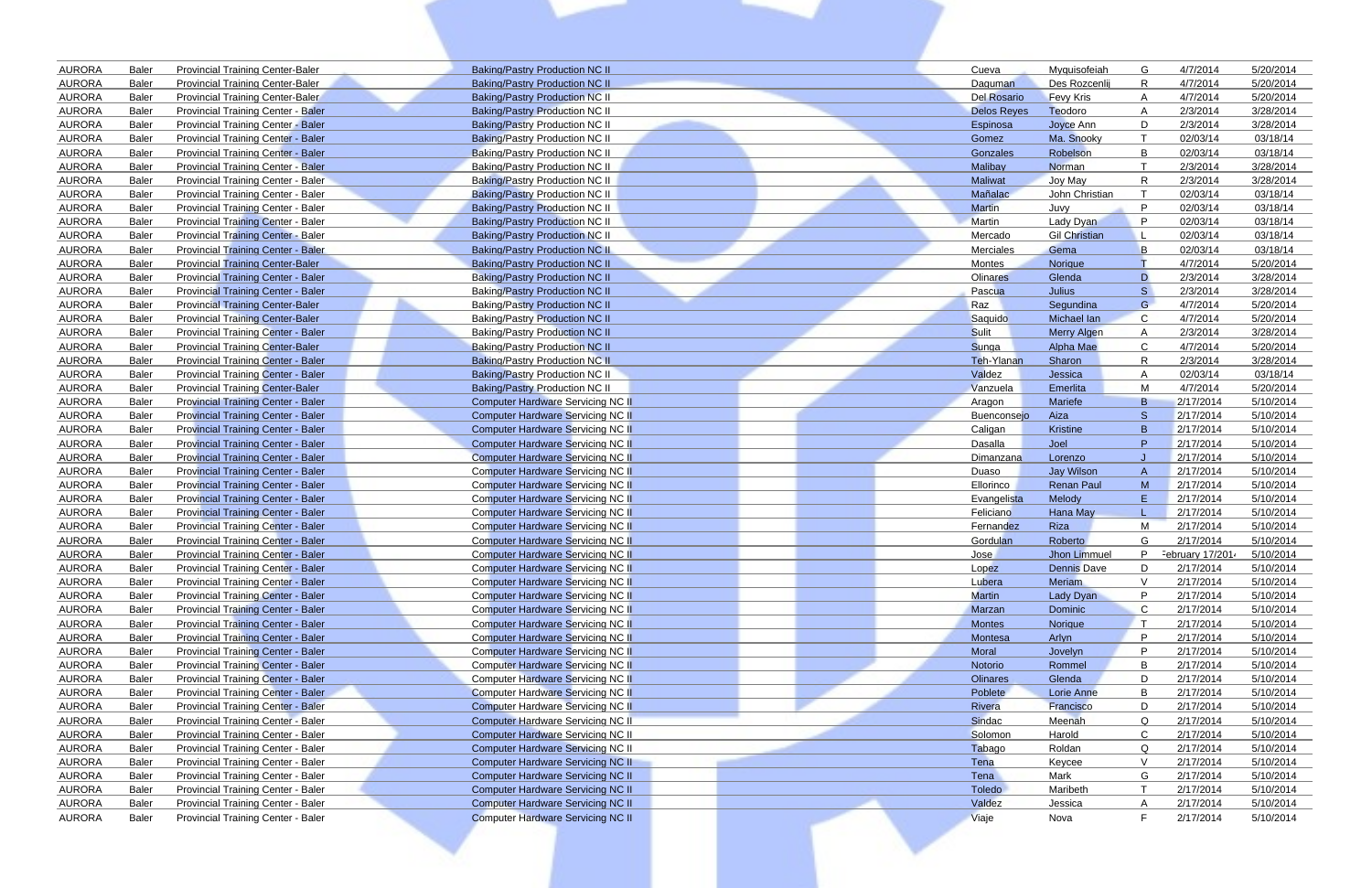| <b>AURORA</b>                  | <b>Baler</b>                 | <b>Provincial Training Center - Baler</b>                                              | <b>Computer Hardware Servicing NC II</b>                                 | Virrey              | <b>Reinheart Jeff</b> |              | 2/17/2014            | 5/10/2014              |
|--------------------------------|------------------------------|----------------------------------------------------------------------------------------|--------------------------------------------------------------------------|---------------------|-----------------------|--------------|----------------------|------------------------|
| <b>AURORA</b>                  | <b>Baler</b>                 | Provincial Training Center - Baler                                                     | Electrical Installation and Maintenance NC II                            | <b>Aguilar</b>      | Melbert               |              | 01/13/14             | 03/25/14               |
| <b>AURORA</b>                  | <b>Baler</b>                 | Provincial Training Center - Baler                                                     | Electrical Installation and Maintenance NC II                            | Amatorio            | June                  | $\circ$      | 01/13/14             | 03/25/14               |
| <b>AURORA</b>                  | <b>Baler</b>                 | <b>Provincial Training Center - Baler</b>                                              | Electrical Installation and Maintenance NC II                            | <b>Bondoc</b>       | <b>Kenny Kerr</b>     | G            | 01/13/14             | 03/25/14               |
| <b>AURORA</b>                  | <b>Baler</b>                 | <b>Provincial Training Center - Baler</b>                                              | Electrical Installation and Maintenance NC II                            | <b>Braceros</b>     | Santa Elena           | C            | 01/13/14             | 03/25/14               |
| <b>AURORA</b>                  | <b>Baler</b>                 | Provincial Training Center - Baler                                                     | <b>Electrical Installation and Maintenance NC II</b>                     | <b>Brozas</b>       | Marvin                | $\vee$       | 01/13/14             | 03/25/14               |
| <b>AURORA</b>                  | <b>Baler</b>                 | Provincial Training Center - Baler                                                     | <b>Electrical Installation and Maintenance NC II</b>                     | Cajucom             | <b>King Joseph</b>    |              | 01/13/14             | 03/25/14               |
| <b>AURORA</b>                  | <b>Baler</b>                 | <b>Provincial Training Center - Baler</b>                                              | Electrical Installation and Maintenance NC II                            | Dela Cruz           | Dondon                | M            | 01/13/14             | 03/25/14               |
| <b>AURORA</b>                  | <b>Baler</b>                 | Provincial Training Center - Baler                                                     | Electrical Installation and Maintenance NC II                            | Dela Torre          | Jules Dimple          |              | 01/13/14             | 03/25/14               |
| <b>AURORA</b>                  | <b>Baler</b>                 | Provincial Training Center - Baler                                                     | <b>Electrical Installation and Maintenance NC II</b>                     | <b>Delos Reyes</b>  | Elibert               | R            | 01/13/14             | 03/25/14               |
| <b>AURORA</b>                  | <b>Baler</b>                 | <b>Provincial Training Center - Baler</b>                                              | Electrical Installation and Maintenance NC II                            | <b>Delos Reyes</b>  | Gerby                 |              | 01/13/14             | 03/25/14               |
| <b>AURORA</b>                  | <b>Baler</b>                 | <b>Provincial Training Center - Baler</b>                                              | <b>Electrical Installation and Maintenance NC II</b>                     | <b>Delos Santos</b> | Marlon                | -S           | 01/13/14             | 03/25/14               |
| <b>AURORA</b>                  | <b>Baler</b>                 | <b>Provincial Training Center - Baler</b>                                              | <b>Electrical Installation and Maintenance NC II</b>                     | Dizon               | Kervin                |              | 01/13/14             | 03/25/14               |
| <b>AURORA</b>                  | <b>Baler</b>                 | <b>Provincial Training Center - Baler</b>                                              | <b>Electrical Installation and Maintenance NC II</b>                     | Estrella            | Abraham Joshua        | $\mathsf{C}$ | 01/13/14             | 03/25/14               |
| <b>AURORA</b>                  | <b>Baler</b>                 | <b>Provincial Training Center - Baler</b>                                              | Electrical Installation and Maintenance NC II                            | <b>Flores</b>       | Aldrin                | C            | 1/13/2014            | 3/25/2014              |
| <b>AURORA</b>                  | <b>Baler</b>                 | <b>Provincial Training Center - Baler</b>                                              | <b>Electrical Installation and Maintenance NC II</b>                     | Magno               | Angelo                | <b>DS</b>    | 01/13/14             | 03/25/14               |
| <b>AURORA</b>                  | <b>Baler</b>                 | <b>Provincial Training Center - Baler</b>                                              | Electrical Installation and Maintenance NC II                            | Mercado             | Jouie                 | M            | 01/13/14             | 03/25/14               |
| <b>AURORA</b>                  | <b>Baler</b>                 | <b>Provincial Training Center - Baler</b>                                              | Electrical Installation and Maintenance NC II                            | Molina              | Daniel                | B.           | 01/13/14             | 03/25/14               |
| <b>AURORA</b>                  | <b>Baler</b>                 | Provincial Training Center - Baler                                                     | Electrical Installation and Maintenance NC II                            | Pajarillaga         | <b>Ricky</b>          | M            | 01/13/14             | 03/25/14               |
| <b>AURORA</b>                  | <b>Baler</b>                 | <b>Provincial Training Center - Baler</b>                                              | Electrical Installation and Maintenance NC II                            | Ritual              | <b>Ricky</b>          | N            | 01/13/14             | 03/25/14               |
| <b>AURORA</b>                  | <b>Baler</b>                 | <b>Provincial Training Center - Baler</b>                                              | <b>Electrical Installation and Maintenance NC II</b>                     | Rivera              | Avelino               | R            | 01/13/14             | 03/25/14               |
| <b>AURORA</b>                  | <b>Baler</b>                 | Provincial Training Center - Baler                                                     | Electrical Installation and Maintenance NC II                            | Sindac              | <b>Ray Daniel</b>     | G            | 1/13/2014            | 3/25/2014              |
| <b>AURORA</b>                  | <b>Baler</b>                 | <b>Provincial Training Center - Baler</b>                                              | <b>Electrical Installation and Maintenance NC II</b>                     | Zuñiga              | Arjhel                | S            | 01/13/14             | 03/25/14               |
| <b>AURORA</b>                  | <b>Baler</b>                 | Provincial Training Center - Baler                                                     | Electrical Installation and Maintenance NC II                            | Zuñiga              | Loyd                  | G            | 01/13/14             | 03/25/14               |
| <b>AURORA</b>                  | <b>Baler</b>                 | <b>Provincial Training Center - Baler</b>                                              | Gas Metal Arc Welding (GMAW) NC II                                       | Aboc                | Eric                  | M            | 2/3/2014             | 3/20/2014              |
| <b>AURORA</b>                  | <b>Baler</b>                 | <b>Provincial Training Center - Baler</b>                                              | Gas Metal Arc Welding (GMAW) NC II                                       | Abuan               | Meinard               | D            | 2/3/2014             | 3/20/2014              |
| <b>AURORA</b>                  | <b>Baler</b>                 | Provincial Training Center - Baler                                                     | Gas Metal Arc Welding (GMAW) NC II                                       | Amazona             | Sheryl                | $\mathsf{R}$ | 2/3/2014             | 3/20/2014              |
| <b>AURORA</b>                  | <b>Baler</b>                 | <b>Provincial Training Center - Baler</b>                                              | Gas Metal Arc Welding (GMAW) NC II                                       | Baldovino           | lan                   | $\mathbf C$  | 2/3/2014             | 3/20/2014              |
| <b>AURORA</b>                  | <b>Baler</b>                 | <b>Provincial Training Center - Baler</b>                                              | Gas Metal Arc Welding (GMAW) NC II                                       | Baning              | Melvin                | <sub>S</sub> | 2/3/2014             | 3/20/2014              |
| <b>AURORA</b>                  | <b>Baler</b>                 | <b>Provincial Training Center - Baler</b>                                              | Gas Metal Arc Welding (GMAW) NC II                                       | Bihasa              | <b>Mark Vincent</b>   | $\circ$<br>H | 2/3/2014             | 3/20/2014              |
| <b>AURORA</b><br><b>AURORA</b> | <b>Baler</b>                 | <b>Provincial Training Center - Baler</b>                                              | Gas Metal Arc Welding (GMAW) NC II<br>Gas Metal Arc Welding (GMAW) NC II | Cabanayan           | Darrel<br>Jobel       | M            | 2/3/2014<br>2/3/2014 | 3/20/2014<br>3/20/2014 |
| <b>AURORA</b>                  | <b>Baler</b>                 | <b>Provincial Training Center - Baler</b><br><b>Provincial Training Center - Baler</b> | Gas Metal Arc Welding (GMAW) NC II                                       | Caldoza<br>Collado  | <b>John Robert</b>    |              | 2/3/2014             |                        |
| <b>AURORA</b>                  | <b>Baler</b><br><b>Baler</b> | <b>Provincial Training Center - Baler</b>                                              | Gas Metal Arc Welding (GMAW) NC II                                       | Eugenio             |                       | G            | 2/3/2014             | 3/20/2014<br>3/20/2014 |
| <b>AURORA</b>                  | Baler                        | <b>Provincial Training Center - Baler</b>                                              | Gas Metal Arc Welding (GMAW) NC II                                       | Francisco           | Chris John<br>Argie   |              | 2/3/2014             | 3/20/2014              |
| <b>AURORA</b>                  | Baler                        | <b>Provincial Training Center - Baler</b>                                              | Gas Metal Arc Welding (GMAW) NC II                                       | Ladioza             | <b>Bernard</b>        | A            | 2/3/2014             | 3/20/2014              |
| <b>AURORA</b>                  | Baler                        | <b>Provincial Training Center - Baler</b>                                              | Gas Metal Arc Welding (GMAW) NC II                                       | Licay               | Larzen                | D            | 2/3/2014             | 3/20/2014              |
| <b>AURORA</b>                  | Baler                        | <b>Provincial Training Center - Baler</b>                                              | Gas Metal Arc Welding (GMAW) NC II                                       | Lopez               | Mel Jan               | M            | 2/3/2014             | 3/20/2014              |
| <b>AURORA</b>                  | <b>Baler</b>                 | <b>Provincial Training Center - Baler</b>                                              | Gas Metal Arc Welding (GMAW) NC II                                       | Loresco             | Marlon                | C            | 2/3/2014             | 3/20/2014              |
| <b>AURORA</b>                  | <b>Baler</b>                 | Provincial Training Center - Baler                                                     | Gas Metal Arc Welding (GMAW) NC II                                       | Malabana            | John Mark             | M            | 2/3/2014             | 3/20/2014              |
| <b>AURORA</b>                  | Baler                        | <b>Provincial Training Center - Baler</b>                                              | Gas Metal Arc Welding (GMAW) NC II                                       | Mallo               | Rolly, Jr.            | $\circ$      | 2/3/2014             | 3/20/2014              |
| <b>AURORA</b>                  | Baler                        | <b>Provincial Training Center - Baler</b>                                              | Gas Metal Arc Welding (GMAW) NC II                                       | Mintac              | Christian             | S.           | 2/3/2014             | 3/20/2014              |
| <b>AURORA</b>                  | <b>Baler</b>                 | <b>Provincial Training Center - Baler</b>                                              | Gas Metal Arc Welding (GMAW) NC II                                       | <b>Mutia</b>        | Leonard Ryan          | P.           | 2/3/2014             | 3/20/2014              |
| <b>AURORA</b>                  | Baler                        | <b>Provincial Training Center - Baler</b>                                              | Gas Metal Arc Welding (GMAW) NC II                                       | Obar                | John Karlo            |              | 2/3/2014             | 3/20/2014              |
| <b>AURORA</b>                  | Baler                        | <b>Provincial Training Center - Baler</b>                                              | Gas Metal Arc Welding (GMAW) NC II                                       | Palaruan            | Angelo                | $\vee$       | 2/3/2014             | 3/20/2014              |
| <b>AURORA</b>                  | Baler                        | <b>Provincial Training Center - Baler</b>                                              | Gas Metal Arc Welding (GMAW) NC II                                       | Saludez             | John Mar              | N.           | 2/3/2014             | 3/20/2014              |
| <b>AURORA</b>                  | Baler                        | <b>Provincial Training Center - Baler</b>                                              | Gas Metal Arc Welding (GMAW) NC II                                       | Santiago            | James Michael         | G            | 2/3/2014             | 3/20/2014              |
| <b>AURORA</b>                  | <b>Baler</b>                 | Provincial Training Center - Baler                                                     | Gas Metal Arc Welding (GMAW) NC II                                       | Sola                | Jovanie               | A            | 2/3/2014             | 3/20/2014              |
| <b>AURORA</b>                  | Baler                        | <b>Provincial Training Center - Baler</b>                                              | Gas Metal Arc Welding (GMAW) NC II                                       | Sotero              | Joseph                | F            | 2/3/2014             | 3/20/2014              |
| <b>AURORA</b>                  | Baler                        | <b>Provincial Training Center - Baler</b>                                              | Shielded Metal Arc Welding (SMAW) NC II                                  | Wenceslao           | Jayvee                |              | 2/10/2014            | 3/29/2014              |
| <b>AURORA</b>                  | Baler                        | <b>Provincial Training Center - Baler</b>                                              | Shielded Metal Arc Welding (SMAW) NC II                                  | Trivinio            | Leonel                | M            | 2/10/2014            | 3/29/2014              |
| <b>AURORA</b>                  | Baler                        | <b>Provincial Training Center - Baler</b>                                              | Shielded Metal Arc Welding (SMAW) NC II                                  | Trinidad            | Mark                  | Е            | 2/10/2014            | 3/29/2014              |
| <b>AURORA</b>                  | Baler                        | <b>Provincial Training Center - Baler</b>                                              | Shielded Metal Arc Welding (SMAW) NC II                                  | Trinidad            | Clifford              | Е            | 2/10/2014            | 3/29/2014              |
| <b>AURORA</b>                  | Baler                        | <b>Provincial Training Center - Baler</b>                                              | Shielded Metal Arc Welding (SMAW) NC II                                  | Tapucol             | Jerome                |              | 2/10/2014            | 3/29/2014              |
| <b>AURORA</b>                  | Baler                        | Provincial Training Center - Baler                                                     | Shielded Metal Arc Welding (SMAW) NC II                                  | Sudario             | Reynaldo, Jr          |              | 2/10/2014            | 3/29/2014              |
|                                |                              |                                                                                        |                                                                          |                     |                       |              |                      |                        |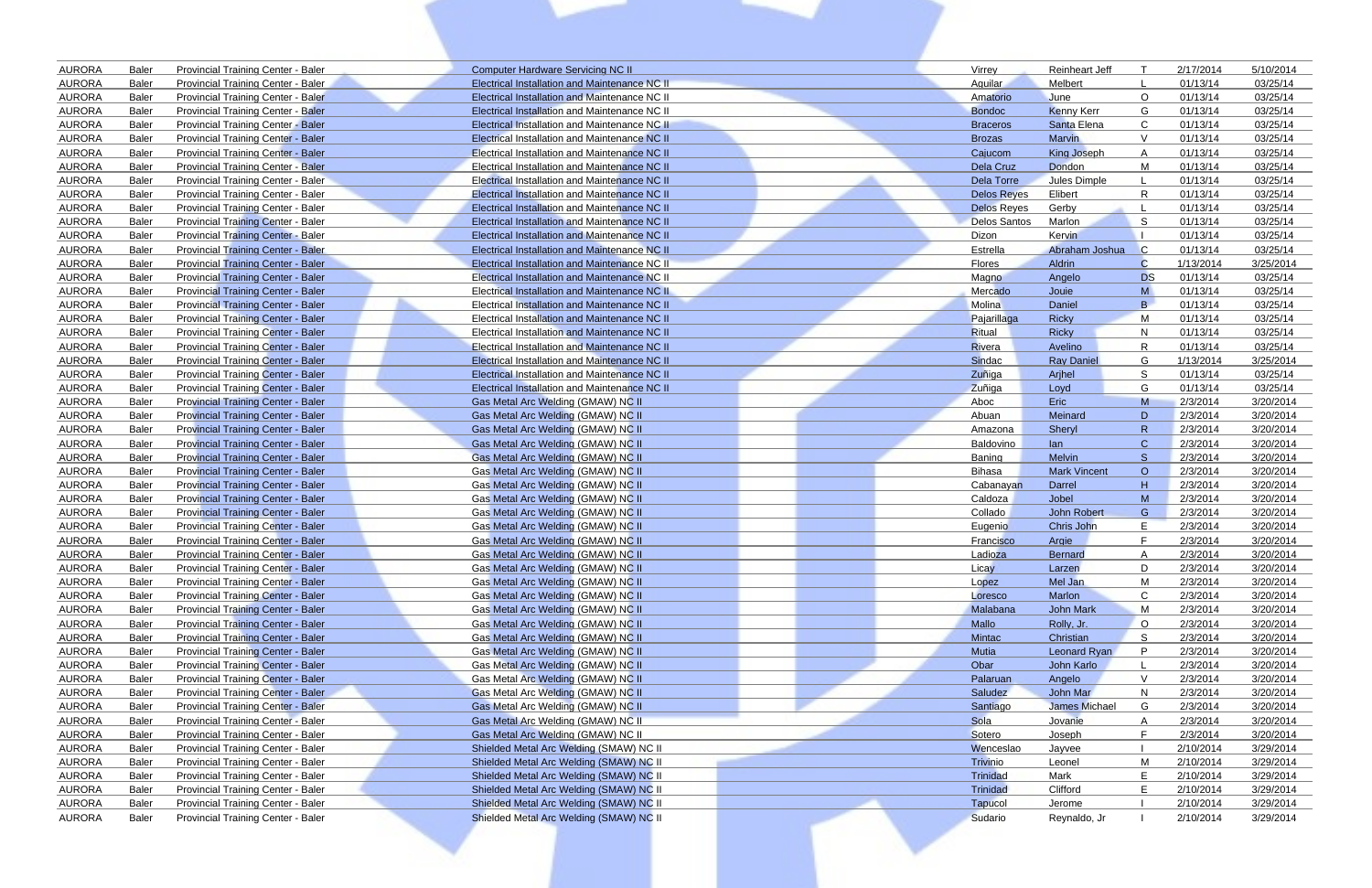| <b>AURORA</b>                  | <b>Baler</b>                 | Provincial Training Center - Baler                                               | Shielded Metal Arc Welding (SMAW) NC II |                                                                        | Rugayan           | Wilfred              | R.             | 2/10/2014            | 3/29/2014            |
|--------------------------------|------------------------------|----------------------------------------------------------------------------------|-----------------------------------------|------------------------------------------------------------------------|-------------------|----------------------|----------------|----------------------|----------------------|
| <b>AURORA</b>                  | Baler                        | Provincial Training Center - Baler                                               | Shielded Metal Arc Welding (SMAW) NC II |                                                                        | Roxas             | Allan Edward         | M              | 2/10/2014            | 3/29/2014            |
| <b>AURORA</b>                  | <b>Baler</b>                 | Provincial Training Center - Baler                                               | Shielded Metal Arc Welding (SMAW) NC II |                                                                        | Remorosa          | Greg                 | $\circ$        | 2/10/2014            | 3/29/2014            |
| <b>AURORA</b>                  | Baler                        | <b>Provincial Training Center - Baler</b>                                        | Shielded Metal Arc Welding (SMAW) NC II |                                                                        | Querijero         | Cynthia              |                | 2/10/2014            | 3/29/2014            |
| <b>AURORA</b>                  | <b>Baler</b>                 | Provincial Training Center - Baler                                               | Shielded Metal Arc Welding (SMAW) NC II |                                                                        | Peña              | <b>Mercy</b>         | C              | 2/10/2014            | 3/29/2014            |
| <b>AURORA</b>                  | <b>Baler</b>                 | <b>Provincial Training Center - Baler</b>                                        | Shielded Metal Arc Welding (SMAW) NC II |                                                                        | Pelaez            | Richard              | C              | 2/10/2014            | 3/29/2014            |
| <b>AURORA</b>                  | <b>Baler</b>                 | <b>Provincial Training Center - Baler</b>                                        | Shielded Metal Arc Welding (SMAW) NC II |                                                                        | <b>Nartates</b>   | Edgar                |                | 2/10/2014            | 3/29/2014            |
| <b>AURORA</b>                  | Baler                        | <b>Provincial Training Center - Baler</b>                                        | Shielded Metal Arc Welding (SMAW) NC II |                                                                        | <b>Montes</b>     | Norique              |                | 2/10/2014            | 3/29/2014            |
| <b>AURORA</b>                  | Baler                        | Provincial Training Center - Baler                                               | Shielded Metal Arc Welding (SMAW) NC II |                                                                        | Allorde           | Jonna                | M              | 2/10/2014            | 3/29/2014            |
| <b>AURORA</b>                  | Baler                        | Provincial Training Center - Baler                                               | Shielded Metal Arc Welding (SMAW) NC II |                                                                        | Molina            | Ray Ann              | <sub>C</sub>   | 2/10/2014            | 3/29/2014            |
| <b>AURORA</b>                  | Baler                        | Provincial Training Center - Baler                                               | Shielded Metal Arc Welding (SMAW) NC II |                                                                        | Amat              | Ferdinand            | N.             | 2/10/2014            | 3/29/2014            |
| <b>AURORA</b>                  | Baler                        | Provincial Training Center - Baler                                               | Shielded Metal Arc Welding (SMAW) NC II |                                                                        | Marzan            | Nealjan              | -B             | 2/10/2014            | 3/29/2014            |
| <b>AURORA</b>                  | Baler                        | <b>Provincial Training Center - Baler</b>                                        | Shielded Metal Arc Welding (SMAW) NC II |                                                                        | Marquez           | <b>Brenda</b>        |                | 2/10/2014            | 3/29/2014            |
| <b>AURORA</b>                  | <b>Baler</b>                 | <b>Provincial Training Center - Baler</b>                                        | Shielded Metal Arc Welding (SMAW) NC II |                                                                        | Jandoc            | Joel                 | $\circ$        | 2/10/2014            | 3/29/2014            |
| <b>AURORA</b>                  | <b>Baler</b>                 | <b>Provincial Training Center - Baler</b>                                        | Shielded Metal Arc Welding (SMAW) NC II |                                                                        | Andrada           | Cresencio, lii       |                | 2/10/2014            | 3/29/2014            |
| <b>AURORA</b>                  | Baler                        | <b>Provincial Training Center - Baler</b>                                        | Shielded Metal Arc Welding (SMAW) NC II |                                                                        | Hugo              | Vivian               |                | 2/10/2014            | 3/29/2014            |
| <b>AURORA</b>                  | Baler                        | <b>Provincial Training Center - Baler</b>                                        | Shielded Metal Arc Welding (SMAW) NC II |                                                                        | <b>Barro</b>      | Alvin                | C              | 2/10/2014            | 3/29/2014            |
| <b>AURORA</b>                  | Baler                        | <b>Provincial Training Center - Baler</b>                                        | Shielded Metal Arc Welding (SMAW) NC II |                                                                        | <b>Hilario</b>    | James                |                | 2/10/2014            | 3/29/2014            |
| <b>AURORA</b>                  | <b>Baler</b>                 | <b>Provincial Training Center - Baler</b>                                        | Shielded Metal Arc Welding (SMAW) NC II |                                                                        | Gordulan          | Winson               | N              | 2/10/2014            | 3/29/2014            |
| <b>AURORA</b>                  | Baler                        | <b>Provincial Training Center - Baler</b>                                        | Shielded Metal Arc Welding (SMAW) NC II |                                                                        | <b>Esteves</b>    | Rendon               | G              | 2/10/2014            | 3/29/2014            |
| <b>AURORA</b>                  | <b>Baler</b>                 | <b>Provincial Training Center - Baler</b>                                        | Shielded Metal Arc Welding (SMAW) NC II |                                                                        | Calusa            | Jayvee               |                | 2/10/2014            | 3/29/2014            |
| <b>AURORA</b>                  | <b>Baler</b>                 | <b>Provincial Training Center - Baler</b>                                        | Shielded Metal Arc Welding (SMAW) NC II |                                                                        | Dela Torre        | Romer                | M              | 2/10/2014            | 3/29/2014            |
| <b>AURORA</b>                  | <b>Baler</b>                 | <b>Provincial Training Center - Baler</b>                                        | Shielded Metal Arc Welding (SMAW) NC II |                                                                        | Concepcion        | Aurelio              | D<br>N         | 2/10/2014            | 3/29/2014            |
| <b>AURORA</b>                  | <b>Baler</b>                 | <b>Provincial Training Center - Baler</b>                                        | Shielded Metal Arc Welding (SMAW) NC II |                                                                        | Dayson            | Rommel               |                | 2/10/2014            | 3/29/2014            |
| <b>AURORA</b><br><b>AURORA</b> | <b>Baler</b><br><b>Baler</b> | Maria Aurora Skills Development Center                                           |                                         | <b>Shielded Metal Arc Welding</b>                                      | Viloria           | Jesse Bonn           | н<br>M         | 2/3/2014<br>2/3/2014 | 06/27/14<br>06/27/14 |
| <b>AURORA</b>                  | Baler                        | Maria Aurora Skills Development Center                                           |                                         | <b>Shielded Metal Arc Welding</b><br><b>Shielded Metal Arc Welding</b> | Villegas          | Wenefredo<br>Jeffrey | <sub>S</sub>   | 2/3/2014             | 06/27/14             |
| <b>AURORA</b>                  | <b>Baler</b>                 | Maria Aurora Skills Development Center<br>Maria Aurora Skills Development Center |                                         | <b>Shielded Metal Arc Welding</b>                                      | Verganio<br>Tuyan | Alberto, Jr.         | $\overline{A}$ | 2/3/2014             | 06/27/14             |
| <b>AURORA</b>                  | Baler                        | Maria Aurora Skills Development Center                                           |                                         | Shielded Metal Arc Welding                                             | Santiago          | Julius               | D              | 2/3/2014             | 06/27/14             |
| <b>AURORA</b>                  | <b>Baler</b>                 | Maria Aurora Skills Development Center                                           |                                         | <b>Shielded Metal Arc Welding</b>                                      | Rafanan           | Louie                | P              | 2/3/2014             | 06/27/14             |
| <b>AURORA</b>                  | <b>Baler</b>                 | Maria Aurora Skills Development Center                                           |                                         | <b>Shielded Metal Arc Welding</b>                                      | Obian             | Magdalena            | $\vee$         | 2/3/2014             | 06/27/14             |
| <b>AURORA</b>                  | <b>Baler</b>                 | Maria Aurora Skills Development Center                                           |                                         | <b>Shielded Metal Arc Welding</b>                                      | <b>Neri</b>       | <b>Mark Angelo</b>   | B              | 2/3/2014             | 06/27/14             |
| <b>AURORA</b>                  | <b>Baler</b>                 | Maria Aurora Skills Development Center                                           |                                         | <b>Shielded Metal Arc Welding</b>                                      | Necesito          | Prescy               | D              | 2/3/2014             | 06/27/14             |
| <b>AURORA</b>                  | <b>Baler</b>                 | Maria Aurora Skills Development Center                                           |                                         | <b>Shielded Metal Arc Welding</b>                                      | Mosada            | Roel                 | M              | 2/3/2014             | 06/27/14             |
| <b>AURORA</b>                  | Baler                        | Maria Aurora Skills Development Center                                           |                                         | <b>Shielded Metal Arc Welding</b>                                      | Merontos          | <b>Dennis</b>        |                | 2/3/2014             | 06/27/14             |
| <b>AURORA</b>                  | Baler                        | Maria Aurora Skills Development Center                                           |                                         | <b>Shielded Metal Arc Welding</b>                                      | Melson            | Jun-Jun              | C              | 2/3/2014             | 06/27/14             |
| <b>AURORA</b>                  | Baler                        | Maria Aurora Skills Development Center                                           |                                         | <b>Shielded Metal Arc Welding</b>                                      | Marquez           | Darwin               | R              | 2/3/2014             | 06/27/14             |
| <b>AURORA</b>                  | Baler                        | Maria Aurora Skills Development Center                                           |                                         | <b>Shielded Metal Arc Welding</b>                                      | Manangan          | Ray Jhon             |                | 2/3/2014             | 06/27/14             |
| <b>AURORA</b>                  | <b>Baler</b>                 | Maria Aurora Skills Development Center                                           |                                         | <b>Shielded Metal Arc Welding</b>                                      | Leal              | Cesar                | P              | 2/3/2014             | 06/27/14             |
| <b>AURORA</b>                  | <b>Baler</b>                 | Maria Aurora Skills Development Center                                           |                                         | <b>Shielded Metal Arc Welding</b>                                      | Leal              | Ariel                | P              | 2/3/2014             | 06/27/14             |
| <b>AURORA</b>                  | Baler                        | Maria Aurora Skills Development Center                                           |                                         | <b>Shielded Metal Arc Welding</b>                                      | Lazo              | Johnny Lito          | $\vee$         | 2/3/2014             | 06/27/14             |
| <b>AURORA</b>                  | Baler                        | Maria Aurora Skills Development Center                                           |                                         | <b>Shielded Metal Arc Welding</b>                                      | Geneta            | Aurora               | S.             | 2/3/2014             | 06/27/14             |
| <b>AURORA</b>                  | Baler                        | Maria Aurora Skills Development Center                                           |                                         | <b>Shielded Metal Arc Welding</b>                                      | Gabon             | Marlon               | M              | 2/3/2014             | 06/27/14             |
| <b>AURORA</b>                  | Baler                        | Maria Aurora Skills Development Center                                           |                                         | <b>Shielded Metal Arc Welding</b>                                      | Esteban           | Roderick             |                | 2/3/2014             | 06/27/14             |
| <b>AURORA</b>                  | Baler                        | Maria Aurora Skills Development Center                                           |                                         | <b>Shielded Metal Arc Welding</b>                                      | Esteban           | Jerald               | E              | 2/3/2014             | 06/27/14             |
| <b>AURORA</b>                  | <b>Baler</b>                 | Maria Aurora Skills Development Center                                           |                                         | <b>Shielded Metal Arc Welding</b>                                      | Dumpit            | Dennis               | M              | 2/3/2014             | 06/27/14             |
| <b>AURORA</b>                  | Baler                        | Maria Aurora Skills Development Center                                           |                                         | Shielded Metal Arc Welding                                             | Corpuz            | Joseph               | P              | 2/3/2014             | 06/27/14             |
| <b>AURORA</b>                  | <b>Baler</b>                 | Maria Aurora Skills Development Center                                           |                                         | <b>Shielded Metal Arc Welding</b>                                      | Cari o            | Villamar             | E              | 2/3/2014             | 06/27/14             |
| <b>AURORA</b>                  | Baler                        | Maria Aurora Skills Development Center                                           |                                         | <b>Shielded Metal Arc Welding</b>                                      | Cagbay            | Charina              | $\vee$         | 2/3/2014             | 06/27/14             |
| <b>AURORA</b>                  | Baler                        | Maria Aurora Skills Development Center                                           |                                         | <b>Shielded Metal Arc Welding</b>                                      | Cabling           | Ronnel               | M              | 2/3/2014             | 06/27/14             |
| <b>AURORA</b>                  | Baler                        | Maria Aurora Skills Development Center                                           |                                         | <b>Shielded Metal Arc Welding</b>                                      | Caanawan          | Mark Joseph          | $\circ$        | 2/3/2014             | 06/27/14             |
| <b>AURORA</b>                  | Baler                        | Maria Aurora Skills Development Center                                           |                                         | <b>Shielded Metal Arc Welding</b>                                      | <b>Belgica</b>    | Val                  | P              | 2/3/2014             | 06/27/14             |
| <b>AURORA</b>                  | Baler                        | Maria Aurora Skills Development Center                                           |                                         | <b>Shielded Metal Arc Welding</b>                                      | Bautista          | Mark Kenette         | $\vee$         | 2/3/2014             | 06/27/14             |
| <b>AURORA</b>                  | Baler                        | Maria Aurora Skills Development Center                                           |                                         | <b>Shielded Metal Arc Welding</b>                                      | Apilado           | King Cesar Jr.       | C              | 2/3/2014             | 06/27/14             |
| <b>AURORA</b>                  | Baler                        | Maria Aurora Skills Development Center                                           |                                         | <b>Shielded Metal Arc Welding</b>                                      | Ancheta           | Leo Patrick          | P              | 2/3/2014             | 06/27/14             |
|                                |                              |                                                                                  |                                         |                                                                        |                   |                      |                |                      |                      |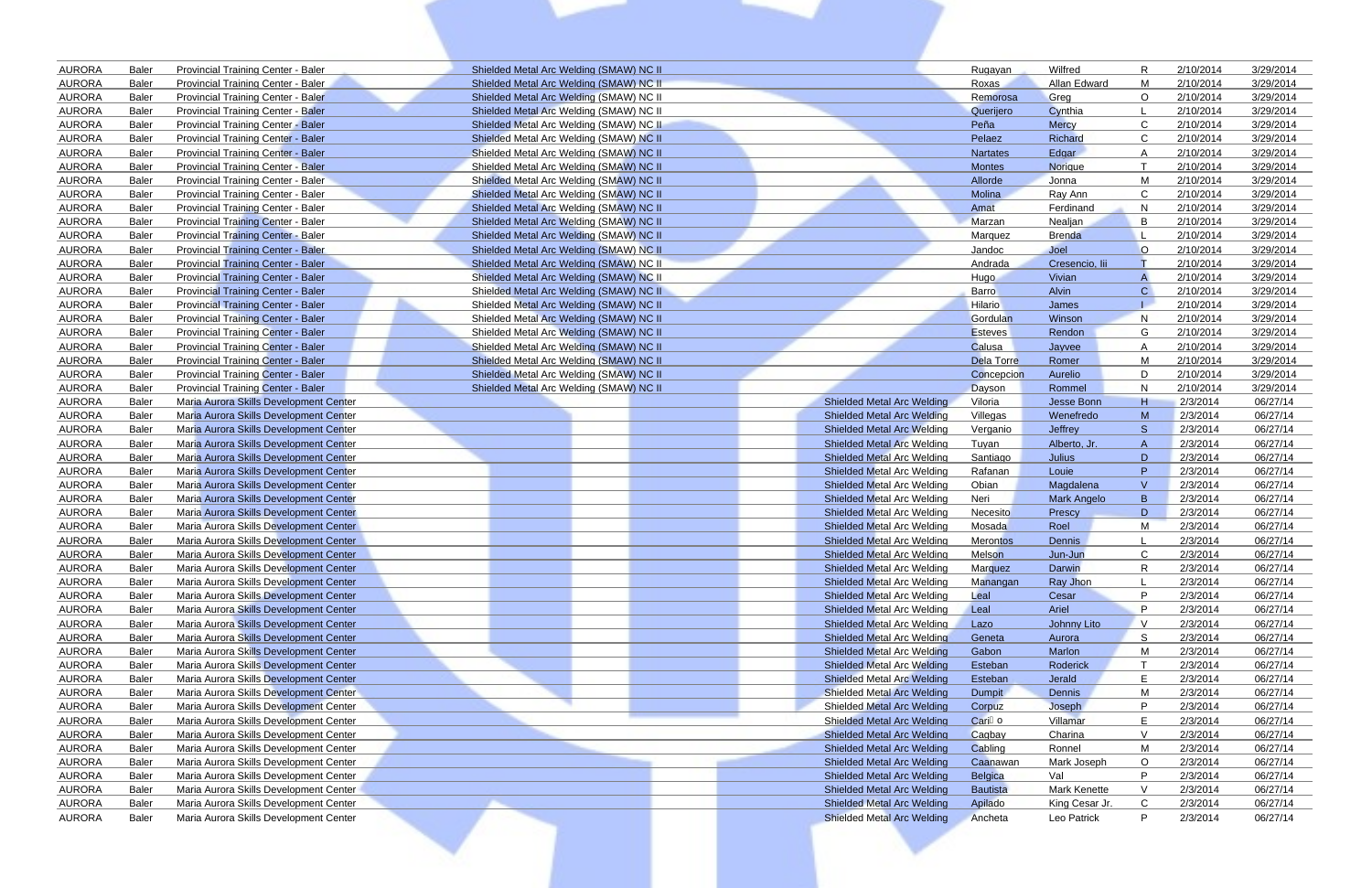|                                |                       |                                                                                  |                                                      |                          |                               | P              |                      |                      |
|--------------------------------|-----------------------|----------------------------------------------------------------------------------|------------------------------------------------------|--------------------------|-------------------------------|----------------|----------------------|----------------------|
| <b>AURORA</b><br><b>AURORA</b> | <b>Baler</b><br>Baler | Maria Aurora Skills Development Center                                           | <b>Massage Therapy</b>                               | Pari as                  | Joana Marie                   | N              | 2/3/2014<br>2/3/2014 | 06/27/14<br>06/27/14 |
| <b>AURORA</b>                  | Baler                 | Maria Aurora Skills Development Center                                           | <b>Massage Therapy</b>                               | Pagapulan                | Janeth                        | D              | 2/3/2014             | 06/27/14             |
| <b>AURORA</b>                  | Baler                 | Maria Aurora Skills Development Center                                           | <b>Massage Therapy</b>                               | Olpindo<br><b>Mistio</b> | Marjorie<br>Rachel            | $\mathsf{C}$   |                      | 06/27/14             |
| <b>AURORA</b>                  | Baler                 | Maria Aurora Skills Development Center                                           | <b>Massage Therapy</b><br><b>Massage Therapy</b>     |                          | Janice                        | E              | 2/3/2014<br>2/3/2014 | 06/27/14             |
| <b>AURORA</b>                  | <b>Baler</b>          | Maria Aurora Skills Development Center                                           |                                                      | Libunao                  |                               |                |                      |                      |
| <b>AURORA</b>                  | <b>Baler</b>          | Maria Aurora Skills Development Center<br>Maria Aurora Skills Development Center | Massage Therapy<br><b>Massage Therapy</b>            | Jorduela<br>Fregillana   | Gloria<br><b>Maria Jiecel</b> | $\mathsf{V}$   | 2/3/2014<br>2/3/2014 | 06/27/14<br>06/27/14 |
| <b>AURORA</b>                  | Baler                 |                                                                                  |                                                      |                          | Joanna Maria                  | C              |                      | 06/27/14             |
| <b>AURORA</b>                  | Baler                 | Maria Aurora Skills Development Center<br>Maria Aurora Skills Development Center | <b>Massage Therapy</b><br>Massage Therapy            | Dela Cruz<br>De Vera     | Odessa Vicma                  |                | 2/3/2014<br>2/3/2014 | 06/27/14             |
| <b>AURORA</b>                  | Baler                 | Maria Aurora Skills Development Center                                           | <b>Massage Therapy</b>                               | Dacanay                  | Jayson                        |                | 2/3/2014             | 06/27/14             |
| <b>AURORA</b>                  | Baler                 | Maria Aurora Skills Development Center                                           | <b>Massage Therapy</b>                               | Aragon                   | Lavinia                       |                | 2/3/2014             | 06/27/14             |
| <b>AURORA</b>                  | Baler                 | Maria Aurora Skills Development Center                                           | <b>Massage Therapy</b>                               | Acquiadan                | Mariano Jr.                   | C.             | 2/3/2014             | 06/27/14             |
| <b>AURORA</b>                  | Baler                 | Maria Aurora Skills Development Center                                           | <b>Hair Dressing</b>                                 | Viloria                  | Marlene                       | $\mathcal{V}$  | 2/3/2014             | 06/27/14             |
| <b>AURORA</b>                  | Baler                 | Maria Aurora Skills Development Center                                           | <b>Hair Dressing</b>                                 | <b>Teh</b>               | Marcelina                     | M              | 2/3/2014             | 06/27/14             |
| <b>AURORA</b>                  | Baler                 | Maria Aurora Skills Development Center                                           | <b>Hair Dressing</b>                                 | <b>Separa</b>            | Odesa                         | B              | 2/3/2014             | 06/27/14             |
| <b>AURORA</b>                  | Baler                 | Maria Aurora Skills Development Center                                           | <b>Hair Dressing</b>                                 | Olpindo                  | <b>Marycris</b>               |                | 2/3/2014             | 06/27/14             |
| <b>AURORA</b>                  | Baler                 | Maria Aurora Skills Development Center                                           | <b>Hair Dressing</b>                                 | Nacion                   | Marlon                        | B              | 2/3/2014             | 06/27/14             |
| <b>AURORA</b>                  | <b>Baler</b>          | Maria Aurora Skills Development Center                                           | <b>Hair Dressing</b>                                 | Miana                    | Carmina                       | G              | 2/3/2014             | 06/27/14             |
| <b>AURORA</b>                  | Baler                 | Maria Aurora Skills Development Center                                           | <b>Hair Dressing</b>                                 | Manangan                 | Diana May                     | N              | 2/3/2014             | 06/27/14             |
| <b>AURORA</b>                  | Baler                 | Maria Aurora Skills Development Center                                           | <b>Hair Dressing</b>                                 | Loquingan                | Emma                          | P              | 2/3/2014             | 06/27/14             |
| <b>AURORA</b>                  | Baler                 | Maria Aurora Skills Development Center                                           | <b>Hair Dressing</b>                                 | Listor                   | Generous                      | M              | 2/3/2014             | 06/27/14             |
| <b>AURORA</b>                  | Baler                 | Maria Aurora Skills Development Center                                           | <b>Hair Dressing</b>                                 | Lamina                   | Janet                         |                | 2/3/2014             | 06/27/14             |
| <b>AURORA</b>                  | <b>Baler</b>          | Maria Aurora Skills Development Center                                           | <b>Hair Dressing</b>                                 | Gumpad                   | <b>Jess</b>                   | B              | 2/3/2014             | 06/27/14             |
| <b>AURORA</b>                  | <b>Baler</b>          | Maria Aurora Skills Development Center                                           | <b>Hair Dressing</b>                                 | <b>Delos Santos</b>      | Myra                          | P              | 2/3/2014             | 06/27/14             |
| <b>AURORA</b>                  | Baler                 | Maria Aurora Skills Development Center                                           | <b>Hair Dressing</b>                                 | Calibuso                 | <b>Bella</b>                  |                | 2/3/2014             | 06/27/14             |
| <b>AURORA</b>                  | Baler                 | Maria Aurora Skills Development Center                                           | <b>Hair Dressing</b>                                 | Caanawan                 | Jeancycie                     | M              | 2/3/2014             | 06/27/14             |
| <b>AURORA</b>                  | <b>Baler</b>          | Aurora State College of Technology                                               | <b>Electrical Installation and Mainte Zafra</b>      |                          | Ardee                         | B              | 10/14/2013           | 2/28/2014            |
| <b>AURORA</b>                  | <b>Baler</b>          | Aurora State College of Technology                                               | <b>Electrical Installation and Mainte Valiente</b>   |                          | Leomhar                       |                | 10/14/13             | 01/20/14             |
| <b>AURORA</b>                  | <b>Baler</b>          | Aurora State College of Technology                                               | <b>Electrical Installation and Mainte Valiente</b>   |                          | <b>Byron</b>                  | $\mathsf{V}$   | 10/14/13             | 01/20/14             |
| <b>AURORA</b>                  | <b>Baler</b>          | Aurora State College of Technology                                               | <b>Electrical Installation and Mainte Torre</b>      |                          | Jerry                         | G              | 10/14/2013           | 2/28/2014            |
| <b>AURORA</b>                  | <b>Baler</b>          | Aurora State College of Technology                                               | <b>Electrical Installation and Mainte Teves</b>      |                          | Orlando                       | P              | 10/14/2013           | 2/28/2014            |
| <b>AURORA</b>                  | Baler                 | <b>Aurora State College of Technology</b>                                        | <b>Electrical Installation and Mainte Soriano</b>    |                          | Marvin                        | P              | 10/14/2013           | 2/28/2014            |
| <b>AURORA</b>                  | <b>Baler</b>          | Aurora State College of Technology                                               | <b>Electrical Installation and Mainte Sarmiento</b>  |                          | Arjay                         | $\overline{M}$ | 10/14/2013           | 2/28/2014            |
| <b>AURORA</b>                  | <b>Baler</b>          | Aurora State College of Technology                                               | <b>Electrical Installation and Mainte Sacramento</b> |                          | Manuel, Jr.                   | P              | 10/14/2013           | 2/28/2014            |
| <b>AURORA</b>                  | Baler                 | Aurora State College of Technology                                               | <b>Electrical Installation and Mainte Ramos</b>      |                          | <b>Glenn Ford</b>             | DG             | 10/14/13             | 01/20/14             |
| <b>AURORA</b>                  | <b>Baler</b>          | Aurora State College of Technology                                               | <b>Electrical Installation and Mainte Portera</b>    |                          | Raffy                         | M              | 10/14/13             | 01/20/14             |
| <b>AURORA</b>                  | Baler                 | Aurora State College of Technology                                               | <b>Electrical Installation and Mainte Plata</b>      |                          | Alvin                         |                | 10/14/2013           | 2/28/2014            |
| <b>AURORA</b>                  | Baler                 | Aurora State College of Technology                                               | <b>Electrical Installation and Mainte Patuga</b>     |                          | <b>Mark Anthony</b>           | S.             | 10/14/13             | 01/20/14             |
| <b>AURORA</b>                  | <b>Baler</b>          | Aurora State College of Technology                                               | <b>Electrical Installation and Mainte Patuga</b>     |                          | Jestoni                       | S              | 10/14/13             | 01/20/14             |
| <b>AURORA</b>                  | Baler                 | Aurora State College of Technology                                               | <b>Electrical Installation and Mainte Pantaleon</b>  |                          | Reijan                        | $\circ$        | 10/14/13             | 01/20/14             |
| <b>AURORA</b>                  | Baler                 | Aurora State College of Technology                                               | <b>Electrical Installation and Mainte Olayres</b>    |                          | Arjay                         | $\mathsf{C}$   | 10/14/13             | 01/20/14             |
| <b>AURORA</b>                  | Baler                 | <b>Aurora State College of Technology</b>                                        | <b>Electrical Installation and Mainte Notarte</b>    |                          | Jeremie                       | M              | 10/14/13             | 01/20/14             |
| <b>AURORA</b>                  | <b>Baler</b>          | Aurora State College of Technology                                               | <b>Electrical Installation and Mainte Nopre</b>      |                          | Vincent                       | M              | 10/14/13             | 01/20/14             |
| <b>AURORA</b>                  | Baler                 | Aurora State College of Technology                                               | <b>Electrical Installation and Mainte Neypes</b>     |                          | Marvin                        | SM             | 10/14/13             | 01/20/14             |
| <b>AURORA</b>                  | Baler                 | <b>Aurora State College of Technology</b>                                        | <b>Electrical Installation and Mainte Naraja</b>     |                          | Mc Hurry                      | C              | 10/14/13             | 01/20/14             |
| <b>AURORA</b>                  | Baler                 | Aurora State College of Technology                                               | <b>Electrical Installation and Mainte Melendres</b>  |                          | Freddie, Jr                   | A              | 10/14/2013           | 2/28/2014            |
| <b>AURORA</b>                  | Baler                 | Aurora State College of Technology                                               | <b>Electrical Installation and Mainte Mamuntos</b>   |                          | <b>Mc Vien</b>                | R              | 10/14/13             | 01/20/14             |
| <b>AURORA</b>                  | Baler                 | Aurora State College of Technology                                               | <b>Electrical Installation and Mainte Mainar</b>     |                          | Jan Arpie                     | $\vee$         | 10/14/2013           | 2/28/2014            |
| <b>AURORA</b>                  | Baler                 | Aurora State College of Technology                                               | Electrical Installation and Mainte Magdaraog         |                          | Benjie                        | E              | 10/14/2013           | 2/28/2014            |
| <b>AURORA</b>                  | Baler                 | Aurora State College of Technology                                               | Electrical Installation and Mainte Lumasac           |                          | Johnmark                      | G              | 10/14/2013           | 2/28/2014            |
| <b>AURORA</b>                  | <b>Baler</b>          | Aurora State College of Technology                                               | <b>Electrical Installation and Mainte Leander</b>    |                          | Jhune                         | $\circ$        | 10/14/2013           | 2/28/2014            |
| <b>AURORA</b>                  | Baler                 | Aurora State College of Technology                                               | <b>Electrical Installation and Mainte Laureles</b>   |                          | Mark Christopher              | A              | 10/14/2013           | 2/28/2014            |
| <b>AURORA</b>                  | Baler                 | Aurora State College of Technology                                               | <b>Electrical Installation and Mainte Laroya</b>     |                          | Kriza                         | S              | 10/14/13             | 01/20/14             |
| <b>AURORA</b>                  | <b>Baler</b>          | Aurora State College of Technology                                               | Electrical Installation and Mainte Labangco          |                          | Windel                        | A              | 10/14/2013           | 2/28/2014            |
| <b>AURORA</b>                  | Baler                 | Aurora State College of Technology                                               | <b>Electrical Installation and Mainte Jostunal</b>   |                          | John Harry                    | F              | 10/14/13             | 01/20/14             |
|                                |                       |                                                                                  |                                                      |                          |                               |                |                      |                      |
|                                |                       |                                                                                  |                                                      |                          |                               |                |                      |                      |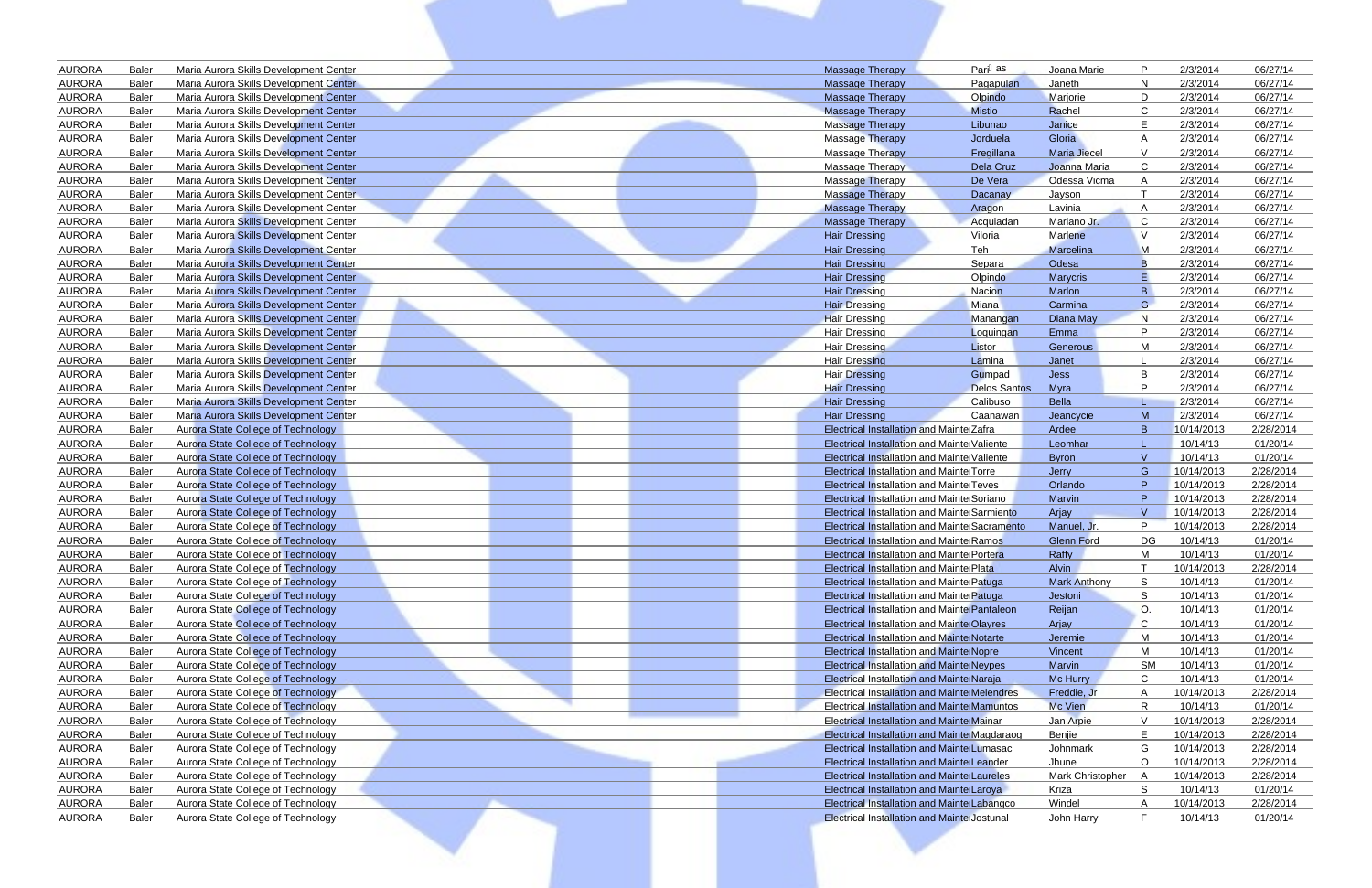| <b>AURORA</b>                  | <b>Baler</b>                 | Aurora State College of Technology                                               | <b>Electrical Installation and Mainte Gonzales</b>     |                       | Jonard                    | N                  | 10/14/2013           | 2/28/2014            |
|--------------------------------|------------------------------|----------------------------------------------------------------------------------|--------------------------------------------------------|-----------------------|---------------------------|--------------------|----------------------|----------------------|
| <b>AURORA</b>                  | <b>Baler</b>                 | Aurora State College of Technology                                               | <b>Electrical Installation and Mainte Gimena</b>       |                       | Rudy                      | S                  | 10/14/2013           | 2/28/2014            |
| <b>AURORA</b>                  | <b>Baler</b>                 | Aurora State College of Technology                                               | <b>Electrical Installation and Mainte Gido</b>         |                       | Edric                     | C                  | 10/14/2013           | 2/28/2014            |
| <b>AURORA</b>                  | <b>Baler</b>                 | Aurora State College of Technology                                               | <b>Electrical Installation and Mainte Gavina</b>       |                       | Jan Jan                   | G                  | 10/14/13             | 01/20/14             |
| <b>AURORA</b>                  | <b>Baler</b>                 | Aurora State College of Technology                                               | <b>Electrical Installation and Mainte Garcia</b>       |                       | Wycliff                   | V                  | 10/14/2013           | 2/28/2014            |
| <b>AURORA</b>                  | <b>Baler</b>                 | Aurora State College of Technology                                               | <b>Electrical Installation and Mainte Frondozo</b>     |                       | <b>Brian</b>              |                    | 10/14/2013           | 2/28/2014            |
| <b>AURORA</b>                  | <b>Baler</b>                 | Aurora State College of Technology                                               | Electrical Installation and Mainte Fabroa              |                       | Jaymar                    | м                  | 10/14/2013           | 2/28/2014            |
| <b>AURORA</b>                  | <b>Baler</b>                 | Aurora State College of Technology                                               | <b>Electrical Installation and Mainte Delos Santos</b> |                       | Banie                     | G                  | 10/14/2013           | 2/28/2014            |
| <b>AURORA</b>                  | <b>Baler</b>                 | Aurora State College of Technology                                               | Electrical Installation and Mainte De Lumen            |                       | Angelito                  | R                  | 10/14/2013           | 2/28/2014            |
| <b>AURORA</b>                  | <b>Baler</b>                 | Aurora State College of Technology                                               | <b>Electrical Installation and Mainte De Guzman</b>    |                       | Adrian                    | P                  | 10/14/13             | 01/20/14             |
| <b>AURORA</b>                  | <b>Baler</b>                 | Aurora State College of Technology                                               | <b>Electrical Installation and Mainte Dagundon</b>     |                       | Edwin                     | G                  | 10/14/13             | 01/20/14             |
| <b>AURORA</b>                  | <b>Baler</b>                 | Aurora State College of Technology                                               | <b>Electrical Installation and Mainte Cornelio</b>     |                       | Jonathan                  | - F                | 10/14/2013           | 2/28/2014            |
| <b>AURORA</b>                  | <b>Baler</b>                 | <b>Aurora State College of Technology</b>                                        | Electrical Installation and Mainte Castañeda           |                       | Chrismel                  | P                  | 10/14/2013           | 2/28/2014            |
| <b>AURORA</b>                  | <b>Baler</b>                 | <b>Aurora State College of Technology</b>                                        | Electrical Installation and Mainte Candelario          |                       | Grian                     | M                  | 10/14/13             | 01/20/14             |
| <b>AURORA</b>                  | <b>Baler</b>                 | Aurora State College of Technology                                               | <b>Electrical Installation and Mainte Buenconsejo</b>  |                       | Jayson                    |                    | 10/14/13             | 01/20/14             |
| <b>AURORA</b>                  | <b>Baler</b>                 | Aurora State College of Technology                                               | <b>Electrical Installation and Mainte Biag</b>         |                       | Rea                       | M                  | 10/14/2013           | 2/28/2014            |
| <b>AURORA</b>                  | <b>Baler</b>                 | Aurora State College of Technology                                               | <b>Electrical Installation and Mainte Benter</b>       |                       | Sherwin                   |                    | 10/14/2013           | 2/28/2014            |
| <b>AURORA</b>                  | <b>Baler</b>                 | Aurora State College of Technology                                               | <b>Electrical Installation and Mainte Belga</b>        |                       | Rovelyn                   | B.                 | 10/14/2013           | 2/28/2014            |
| <b>AURORA</b>                  | <b>Baler</b>                 | Aurora State College of Technology                                               | <b>Electrical Installation and Mainte Base</b>         |                       | Rommel                    | $\mathsf{C}$       | 10/14/2013           | 2/28/2014            |
| <b>AURORA</b>                  | <b>Baler</b>                 | <b>Aurora State College of Technology</b>                                        | Electrical Installation and Mainte Bajado              |                       | Aries                     | м                  | 10/14/2013           | 2/28/2014            |
| <b>AURORA</b>                  | <b>Baler</b>                 | Aurora State College of Technology                                               | <b>Electrical Installation and Mainte Asuit</b>        |                       | Donato                    | ∩                  | 10/14/13             | 01/20/14             |
| <b>AURORA</b>                  | <b>Baler</b>                 | Aurora State College of Technology                                               | Electrical Installation and Mainte Arandia             |                       | Francisco                 | A                  | 10/14/2013           | 2/28/2014            |
| <b>AURORA</b>                  | <b>Baler</b>                 | Aurora State College of Technology                                               | Electrical Installation and Mainte Aquillon            |                       | Ryan                      | B                  | 10/14/2013           | 2/28/2014            |
| <b>AURORA</b>                  | <b>Baler</b>                 | Aurora State College of Technology                                               | <b>Electrical Installation and Mainte Abani</b>        |                       | Marcelino, Jr.            |                    | 10/14/2013           | 2/28/2014            |
| <b>AURORA</b>                  | <b>Baler</b>                 | Maria Aurora Skills Development Center                                           | Dressmaking                                            | Ramos                 | Judylyn                   |                    | 2/3/2014             | 06/27/14             |
| <b>AURORA</b>                  | <b>Baler</b>                 | Maria Aurora Skills Development Center                                           | Dressmaking                                            | Perez                 | Rosalyn                   | A                  | 2/3/2014             | 06/27/14             |
| <b>AURORA</b>                  | <b>Baler</b>                 | Maria Aurora Skills Development Center                                           | Dressmaking                                            | Palafox               | Bener Jetro Benedic S.    |                    | 2/3/2014             | 06/27/14             |
| <b>AURORA</b><br><b>AURORA</b> | <b>Baler</b>                 | Maria Aurora Skills Development Center                                           | <b>Dressmaking</b><br>Dressmaking                      | Pagapulan             | Jennyline                 | N.<br>$\mathsf{C}$ | 2/3/2014             | 06/27/14             |
| <b>AURORA</b>                  | <b>Baler</b><br><b>Baler</b> | Maria Aurora Skills Development Center<br>Maria Aurora Skills Development Center | Dressmaking                                            | Mariano               | Lilibeth                  | V.                 | 2/3/2014<br>2/3/2014 | 06/27/14<br>06/27/14 |
| <b>AURORA</b>                  | <b>Baler</b>                 | Maria Aurora Skills Development Center                                           | Dressmaking                                            | Francisco<br>Florendo | Genalyn<br><b>Brunson</b> | D                  | 2/3/2014             | 06/27/14             |
| <b>AURORA</b>                  | <b>Baler</b>                 | Maria Aurora Skills Development Center                                           | Dressmaking                                            | Campo                 | Christian                 |                    | 2/3/2014             | 06/27/14             |
| <b>AURORA</b>                  | <b>Baler</b>                 | Maria Aurora Skills Development Center                                           | <b>COOKERY</b>                                         | Yunson                | Jun                       | B                  | 2/3/2014             | 06/27/14             |
| <b>AURORA</b>                  | <b>Baler</b>                 | Maria Aurora Skills Development Center                                           | <b>COOKERY</b>                                         | Teh                   | Marcelina                 | м                  | 2/3/2014             | 06/27/14             |
| <b>AURORA</b>                  | <b>Baler</b>                 | Maria Aurora Skills Development Center                                           | <b>COOKERY</b>                                         | Tabara                | Joanne Joyce              | DC                 | 2/3/2014             | 06/27/14             |
| <b>AURORA</b>                  | <b>Baler</b>                 | Maria Aurora Skills Development Center                                           | <b>COOKERY</b>                                         | San Jose              | Kristoffer                | S.                 | 2/3/2014             | 06/27/14             |
| <b>AURORA</b>                  | <b>Baler</b>                 | Maria Aurora Skills Development Center                                           | <b>COOKERY</b>                                         | Rillon                | lan Gerald                | A                  | 2/3/2014             | 06/27/14             |
| <b>AURORA</b>                  | <b>Baler</b>                 | Maria Aurora Skills Development Center                                           | <b>COOKERY</b>                                         | Quezon                | June Ronnel               | S                  | 2/3/2014             | 06/27/14             |
| <b>AURORA</b>                  | <b>Baler</b>                 | Maria Aurora Skills Development Center                                           | <b>COOKERY</b>                                         | Padua                 | Melchor                   | A                  | 2/3/2014             | 06/27/14             |
| <b>AURORA</b>                  | <b>Baler</b>                 | Maria Aurora Skills Development Center                                           | <b>COOKERY</b>                                         | Mendigo               | Rosemalyn                 | C                  | 2/3/2014             | 06/27/14             |
| <b>AURORA</b>                  | <b>Baler</b>                 | Maria Aurora Skills Development Center                                           | <b>COOKERY</b>                                         | Gutierrez             | Precilla                  | P                  | 2/3/2014             | 06/27/14             |
| <b>AURORA</b>                  | <b>Baler</b>                 | Maria Aurora Skills Development Center                                           | <b>COOKERY</b>                                         | Corpuz                | Joseph                    | P                  | 2/3/2014             | 06/27/14             |
| <b>AURORA</b>                  | <b>Baler</b>                 | Maria Aurora Skills Development Center                                           | <b>COOKERY</b>                                         | Bermudo               | Jhoana Crister            | C                  | 2/3/2014             | 06/27/14             |
| <b>AURORA</b>                  | <b>Baler</b>                 | Maria Aurora Skills Development Center                                           | <b>COOKERY</b>                                         | Balagan               | Ryan                      | DC.                | 2/3/2014             | 06/27/14             |
| <b>AURORA</b>                  | <b>Baler</b>                 | Maria Aurora Skills Development Center                                           | <b>Computer Hardware Servicing</b>                     | Veneracion            | Judy May                  | G                  | 2/3/2014             | 06/27/14             |
| <b>AURORA</b>                  | <b>Baler</b>                 | Maria Aurora Skills Development Center                                           | <b>Computer Hardware Servicing</b>                     | Turado                | Zoren                     | C.                 | 2/3/2014             | 06/27/14             |
| <b>AURORA</b>                  | <b>Baler</b>                 | Maria Aurora Skills Development Center                                           | <b>Computer Hardware Servicing</b>                     | Quilingin             | Virginita                 | N.                 | 2/3/2014             | 06/27/14             |
| <b>AURORA</b>                  | <b>Baler</b>                 | Maria Aurora Skills Development Center                                           | <b>Computer Hardware Servicing</b>                     | Parrocha              | Rojean                    | S                  | 2/3/2014             | 06/27/14             |
| <b>AURORA</b>                  | <b>Baler</b>                 | Maria Aurora Skills Development Center                                           | <b>Computer Hardware Servicing</b>                     | Ocbian                | Che-Che                   | G                  | 2/3/2014             | 06/27/14             |
| <b>AURORA</b>                  | <b>Baler</b>                 | Maria Aurora Skills Development Center                                           | <b>Computer Hardware Servicing Millar</b>              |                       | lan Jay                   | H                  | 2/3/2014             | 06/27/14             |
| <b>AURORA</b>                  | <b>Baler</b>                 | Maria Aurora Skills Development Center                                           | <b>Computer Hardware Servicing</b>                     | Milagrosa             | Kateenson May             | - F                | 2/3/2014             | 06/27/14             |
| <b>AURORA</b>                  | <b>Baler</b>                 | Maria Aurora Skills Development Center                                           | Computer Hardware Servicing Martin                     |                       | Jerry                     | D                  | 2/3/2014             | 06/27/14             |
| <b>AURORA</b>                  | <b>Baler</b>                 | Maria Aurora Skills Development Center                                           | Computer Hardware Servicing Geneta                     |                       | Mark                      | C.                 | 2/3/2014             | 06/27/14             |
| <b>AURORA</b>                  | <b>Baler</b>                 | Maria Aurora Skills Development Center                                           | <b>Computer Hardware Servicing Galicia</b>             |                       | Desiree Mae               | F                  | 2/3/2014             | 06/27/14             |
| <b>AURORA</b>                  | <b>Baler</b>                 | Maria Aurora Skills Development Center                                           | <b>Computer Hardware Servicing Gagarin</b>             |                       | Jose Rolando              | M                  | 2/3/2014             | 06/27/14             |
|                                |                              |                                                                                  |                                                        |                       |                           |                    |                      |                      |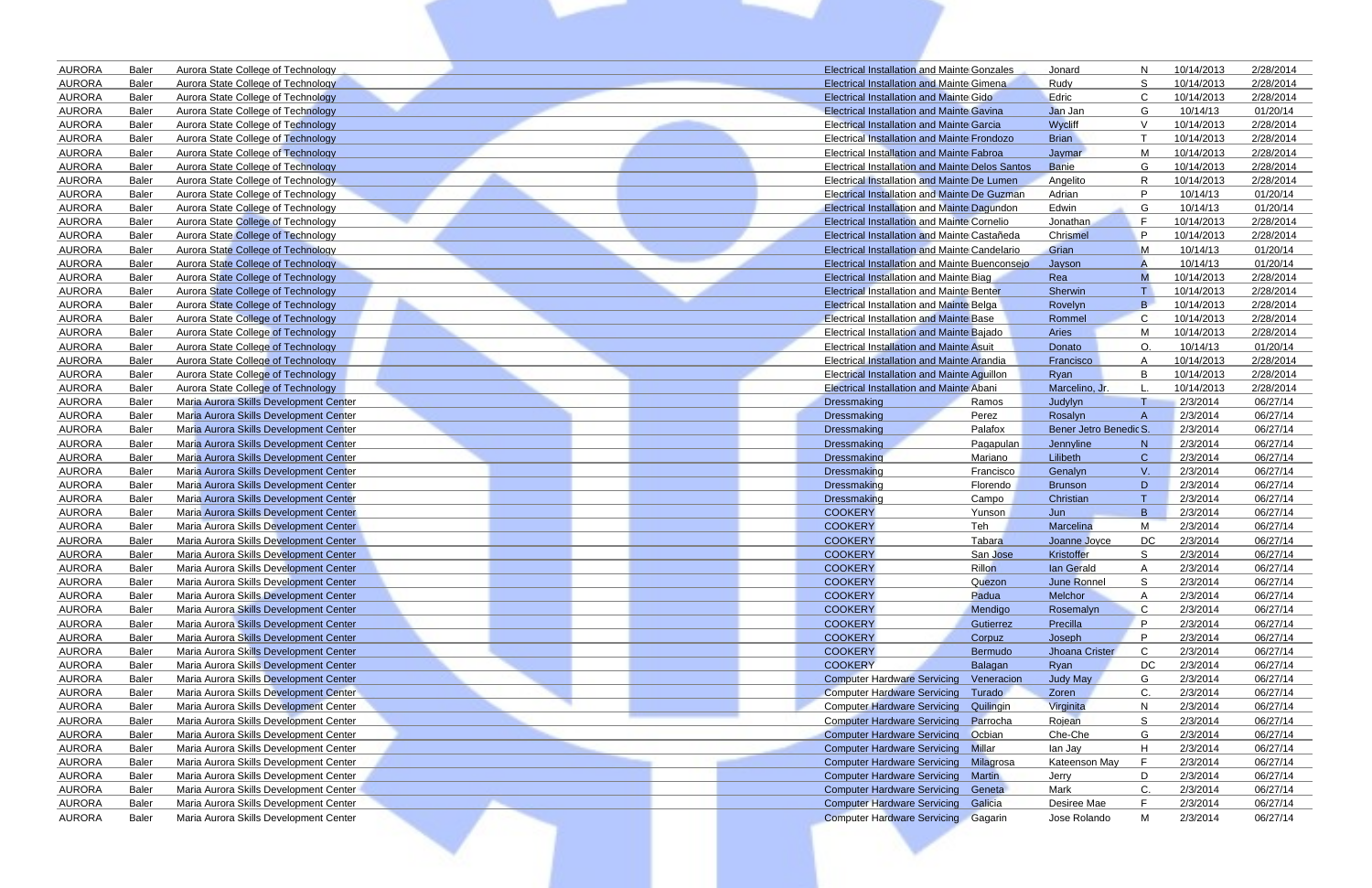| <b>AURORA</b>                  | <b>Baler</b>                 | Maria Aurora Skills Development Center                                                                               | <b>Computer Hardware Servicing</b> | Ebuenga           | Melchor                                    | P            | 2/3/2014               | 06/27/14               |
|--------------------------------|------------------------------|----------------------------------------------------------------------------------------------------------------------|------------------------------------|-------------------|--------------------------------------------|--------------|------------------------|------------------------|
| <b>AURORA</b>                  | <b>Baler</b>                 | Maria Aurora Skills Development Center                                                                               | <b>Computer Hardware Servicing</b> | <b>Buado</b>      | Eleonor                                    |              | 2/3/2014               | 06/27/14               |
| <b>AURORA</b>                  | <b>Baler</b>                 | Maria Aurora Skills Development Center                                                                               | <b>Computer Hardware Servicing</b> | Berganti os       | Ronnel                                     |              | 2/3/2014               | 06/27/14               |
| <b>AURORA</b>                  | <b>Baler</b>                 | Maria Aurora Skills Development Center                                                                               | <b>Computer Hardware Servicing</b> | <b>Aqustin</b>    | <b>Jess Anthony</b>                        | Q            | 2/3/2014               | 06/27/14               |
| <b>AURORA</b>                  | <b>Baler</b>                 | Maria Aurora Skills Development Center                                                                               | <b>Computer Hardware Servicing</b> |                   |                                            |              | 2/3/2014               | 06/27/14               |
| <b>AURORA</b>                  | <b>Baler</b>                 | Aurora State College of Technology                                                                                   | <b>Commercial Cooking</b>          | Villegas          | Elvie                                      |              | 10/14/2013             | 2/28/2014              |
| <b>AURORA</b>                  | <b>Baler</b>                 | Aurora State College of Technology                                                                                   | <b>Commercial Cooking</b>          | Sardia            | Argelyn                                    | S            | 10/14/2013             | 2/28/2014              |
| <b>AURORA</b>                  | <b>Baler</b>                 | Aurora State College of Technology                                                                                   | <b>Commercial Cooking</b>          | Peñalosa          | Mary An                                    | M            | 10/14/2013             | 2/28/2014              |
| <b>AURORA</b>                  | <b>Baler</b>                 | Aurora State College of Technology                                                                                   | <b>Commercial Cooking</b>          | Pareñas           | <b>Mariel Rose</b>                         | P            | 10/14/2013             | 2/28/2014              |
| <b>AURORA</b>                  | <b>Baler</b>                 | Aurora State College of Technology                                                                                   | <b>Commercial Cooking</b>          | Pago              | <b>Yriel May</b>                           |              | 10/14/2013             | 2/28/2014              |
| <b>AURORA</b>                  | <b>Baler</b>                 | Aurora State College of Technology                                                                                   | <b>Commercial Cooking</b>          | Marino            | Yally Lyka                                 | P            | 10/14/2013             | 2/28/2014              |
| <b>AURORA</b>                  | Baler                        | Aurora State College of Technology                                                                                   | <b>Commercial Cooking</b>          | Lombres           | <b>Katleen Kaye</b>                        | D            | 10/14/2013             | 2/28/2014              |
| <b>AURORA</b>                  | <b>Baler</b>                 | <b>Aurora State College of Technology</b>                                                                            | <b>Commercial Cooking</b>          | Gomez             | Glaiza                                     |              | 10/14/2013             | 2/28/2014              |
| <b>AURORA</b>                  | <b>Baler</b>                 | Aurora State College of Technology                                                                                   | <b>Commercial Cooking</b>          | Datayan           | Babylyn                                    | D            | 10/14/2013             | 2/28/2014              |
| <b>AURORA</b>                  | <b>Baler</b>                 | Aurora State College of Technology                                                                                   | <b>Commercial Cooking</b>          | Castrence         | Wyson                                      | P            | 10/14/2013             | 2/28/2014              |
| <b>AURORA</b>                  | <b>Baler</b>                 | People Empowerment and Advancement Center for Employment                                                             | Bartending                         | Viado             | Jarald                                     | C            | 1/20/2014              | 3/11/2014              |
| <b>AURORA</b>                  | <b>Baler</b>                 | People Empowerment and Advancement Center for Employment                                                             | Bartending                         | <b>Torres</b>     | Kriston lan                                | $\mathsf{C}$ | 1/20/2014              | 3/11/2014              |
| <b>AURORA</b>                  | <b>Baler</b>                 | People Empowerment and Advancement Center for Employment                                                             | Bartending                         | Torres            | Angelo                                     | U            | 1/20/2014              | 3/11/2014              |
| <b>AURORA</b>                  | <b>Baler</b>                 | People Empowerment and Advancement Center for Employment                                                             | Bartending                         | Sucgang           | Jomar                                      | M            | 1/20/2014              | 3/11/2014              |
| <b>AURORA</b>                  | <b>Baler</b>                 | People Empowerment and Advancement Center for Employment                                                             | Bartending                         | Sollano           | Lew Andrei                                 | B            | 1/20/2014              | 3/11/2014              |
| <b>AURORA</b>                  | <b>Baler</b>                 | People Empowerment and Advancement Center for Employment                                                             | Bartending                         | Quiambao          | Robby                                      | R            | 1/20/2014              | 3/11/2014              |
| <b>AURORA</b>                  | <b>Baler</b>                 | People Empowerment and Advancement Center for Employment                                                             | Bartending                         | Querijero         | Cynthia                                    |              | 1/20/2014              | 3/11/2014              |
| <b>AURORA</b>                  | <b>Baler</b>                 | People Empowerment and Advancement Center for Employment                                                             | <b>Bartending</b>                  | Peñamante         | Jennylyn                                   | N            | 1/20/2014              | 3/11/2014              |
| <b>AURORA</b>                  | <b>Baler</b>                 | People Empowerment and Advancement Center for Employment                                                             | <b>Bartending</b>                  | Pariscal          | <b>Marites</b>                             | A            | 1/20/2014              | 3/11/2014              |
| <b>AURORA</b>                  | <b>Baler</b>                 | People Empowerment and Advancement Center for Employment                                                             | Bartending                         | Pardillo          | <b>Cherry Mae</b>                          | F            | 1/20/2014              | 3/11/2014              |
| <b>AURORA</b>                  | <b>Baler</b>                 | People Empowerment and Advancement Center for Employment                                                             | Bartending                         | Palmero           | Felipe Jr.                                 | B            | 1/20/2014              | 3/11/2014              |
| <b>AURORA</b>                  | <b>Baler</b>                 | People Empowerment and Advancement Center for Employment                                                             | Bartending                         | Omaña             | Jerone                                     |              | 1/20/2014              | 3/11/2014              |
| <b>AURORA</b>                  | <b>Baler</b>                 | People Empowerment and Advancement Center for Employment                                                             | Bartending                         | Olivar            | John Paolo                                 | H            | 1/20/2014              | 3/11/2014              |
| <b>AURORA</b><br><b>AURORA</b> | <b>Baler</b>                 | People Empowerment and Advancement Center for Employment                                                             | Bartending                         | Mercado           | Mark Werl Anthony P<br><b>Bernie Louie</b> |              | 1/20/2014              | 3/11/2014              |
| <b>AURORA</b>                  | <b>Baler</b><br><b>Baler</b> | People Empowerment and Advancement Center for Employment<br>People Empowerment and Advancement Center for Employment | Bartending                         | Marasigan         | <b>Christian Emil</b>                      | D<br>S.      | 1/20/2014              | 3/11/2014<br>3/11/2014 |
| <b>AURORA</b>                  | <b>Baler</b>                 |                                                                                                                      | Bartending                         | Lorente           | Ana Rose                                   | B            | 1/20/2014<br>1/20/2014 | 3/11/2014              |
| <b>AURORA</b>                  | <b>Baler</b>                 | People Empowerment and Advancement Center for Employment<br>People Empowerment and Advancement Center for Employment | Bartending<br>Bartending           | Joel<br>Feliciano | Jeanno Rae                                 | M            | 1/20/2014              | 3/11/2014              |
| <b>AURORA</b>                  | <b>Baler</b>                 | People Empowerment and Advancement Center for Employment                                                             | Bartending                         | Feliciano         | <b>Glenn Deil</b>                          | м            | 1/20/2014              | 3/11/2014              |
| <b>AURORA</b>                  | <b>Baler</b>                 | People Empowerment and Advancement Center for Employment                                                             | Bartending                         | De Mesa           | <b>Miguel Lemuel</b>                       | V            | 1/20/2014              | 3/11/2014              |
| <b>AURORA</b>                  | <b>Baler</b>                 | People Empowerment and Advancement Center for Employment                                                             | Bartending                         | Cortez            | Aren Paolo                                 | М            | 1/20/2014              | 3/11/2014              |
| <b>AURORA</b>                  | <b>Baler</b>                 | People Empowerment and Advancement Center for Employment                                                             | Bartending                         | Catipon           | <b>Rio Thoy</b>                            | $\circ$      | 1/20/2014              | 3/11/2014              |
| <b>AURORA</b>                  | <b>Baler</b>                 | People Empowerment and Advancement Center for Employment                                                             | Bartending                         | <b>Belen</b>      | Joan                                       | A            | 1/20/2014              | 3/11/2014              |
| <b>AURORA</b>                  | <b>Baler</b>                 | People Empowerment and Advancement Center for Employment                                                             | Bartending                         | Aragon            | Ar-Jay                                     |              | 1/20/2014              | 3/11/2014              |
| <b>AURORA</b>                  | <b>Baler</b>                 | People Empowerment and Advancement Center for Employment                                                             | Bartending                         | Amarillo          | Juan Fidel                                 | R            | 1/20/2014              | 3/11/2014              |
| <b>AURORA</b>                  | <b>Baler</b>                 | People Empowerment and Advancement Center for Employment                                                             | Bartending                         | Allorde           | Jonna                                      | M            | 1/20/2014              | 3/11/2014              |
| <b>AURORA</b>                  | <b>Baler</b>                 | People Empowerment and Advancement Center for Employment                                                             | Bartending                         | Abejo             | Sylvester                                  | A            | 1/20/2014              | 3/11/2014              |
| <b>AURORA</b>                  | <b>Baler</b>                 | Aurora State College of Technology                                                                                   | <b>Automotive Servicing</b>        | Tingco            | Nataniel                                   |              | 10/16/13               | 03/28/14               |
| <b>AURORA</b>                  | <b>Baler</b>                 | Aurora State College of Technology                                                                                   | <b>Automotive Servicing</b>        | Saludez           | John Mar                                   | N            | 10/16/13               | 03/28/14               |
| <b>AURORA</b>                  | <b>Baler</b>                 | <b>Aurora State College of Technology</b>                                                                            | <b>Automotive Servicing</b>        | Rotaquio          | Krizaldo                                   | A            | 10/16/13               | 03/28/14               |
| <b>AURORA</b>                  | <b>Baler</b>                 | Aurora State College of Technology                                                                                   | <b>Automotive Servicing</b>        | Ongue             | Nelson                                     | M            | 10/16/13               | 03/28/14               |
| <b>AURORA</b>                  | <b>Baler</b>                 | Aurora State College of Technology                                                                                   | <b>Automotive Servicing</b>        | Nonog             | Gerenemo                                   | P.           | 10/16/13               | 03/28/14               |
| <b>AURORA</b>                  | <b>Baler</b>                 | Aurora State College of Technology                                                                                   | <b>Automotive Servicing</b>        | Monteverde        | Ken                                        | A            | 10/16/13               | 03/28/14               |
| <b>AURORA</b>                  | <b>Baler</b>                 | Aurora State College of Technology                                                                                   | <b>Automotive Servicing</b>        | Gorrez            | Jhumel                                     | $\mathsf{T}$ | 10/16/13               | 03/28/14               |
| <b>AURORA</b>                  | <b>Baler</b>                 | Aurora State College of Technology                                                                                   | <b>Automotive Servicing</b>        | Gonzales          | Jonathan                                   | G            | 10/16/13               | 03/28/14               |
| <b>AURORA</b>                  | <b>Baler</b>                 | Aurora State College of Technology                                                                                   | <b>Automotive Servicing</b>        | Felix             | Mark John                                  | P            | 10/16/13               | 03/28/14               |
| <b>AURORA</b>                  | <b>Baler</b>                 | Aurora State College of Technology                                                                                   | <b>Automotive Servicing</b>        | Dumpit            | John Mark                                  |              | 10/16/13               | 03/28/14               |
| <b>AURORA</b>                  | <b>Baler</b>                 | Aurora State College of Technology                                                                                   | <b>Automotive Servicing</b>        | Dela Cruz         | Novelito                                   | P            | 10/16/13               | 03/28/14               |
| <b>AURORA</b>                  | <b>Baler</b>                 | Aurora State College of Technology                                                                                   | <b>Automotive Servicing</b>        | De Leña           | Eric                                       |              | 10/16/13               | 03/28/14               |
| <b>AURORA</b>                  | <b>Baler</b>                 | Aurora State College of Technology                                                                                   | <b>Automotive Servicing</b>        | Caruluan          | Sir Vic Jo-R                               | S            | 10/16/13               | 03/28/14               |
|                                |                              |                                                                                                                      |                                    |                   |                                            |              |                        |                        |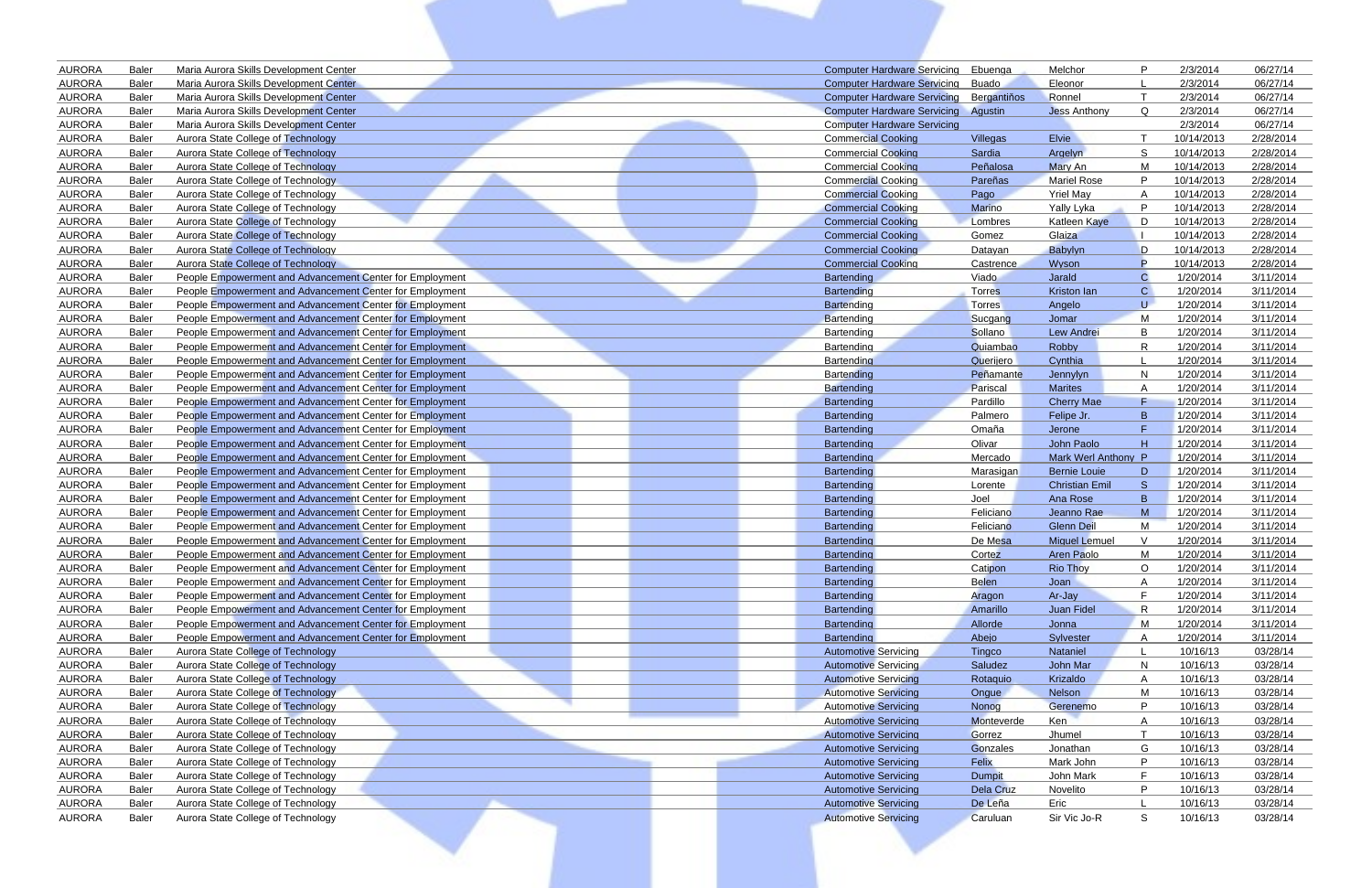| <b>AURORA</b>                  | <b>Baler</b>                 | Aurora State College of Technology                                                                                                                               |                           | <b>Automotive Servicing</b> | Cabitana         | R<br>Eladio                  | 10/16/13               | 03/28/14               |
|--------------------------------|------------------------------|------------------------------------------------------------------------------------------------------------------------------------------------------------------|---------------------------|-----------------------------|------------------|------------------------------|------------------------|------------------------|
| <b>AURORA</b>                  | <b>Baler</b>                 | Aurora State College of Technology                                                                                                                               |                           | <b>Automotive Servicing</b> | <b>Bonita</b>    | Samuel<br>D                  | 10/16/13               | 03/28/14               |
| <b>AURORA</b>                  | <b>Baler</b>                 | Aurora State College of Technology                                                                                                                               |                           | <b>Automotive Servicing</b> | <b>Bolante</b>   | Alex<br>B                    | 10/16/13               | 03/28/14               |
| <b>AURORA</b>                  | <b>Baler</b>                 | Aurora State College of Technology                                                                                                                               |                           | <b>Automotive Servicing</b> | Agdong           | Ramil<br>S                   | 10/16/13               | 03/28/14               |
| <b>AURORA</b>                  | <b>Baler</b>                 | Aurora State College of Technology                                                                                                                               |                           | <b>Automotive Servicing</b> | Acosta           | Albert, Jr.<br>R             | 10/16/13               | 03/28/14               |
| <b>AURORA</b>                  | <b>Baler</b>                 | Aurora State College of Technology                                                                                                                               | <b>Install form Works</b> |                             | Vallarta         | M<br>John Joseph             | 10/14/13               | 01/20/14               |
| <b>AURORA</b>                  | <b>Baler</b>                 | Aurora State College of Technology                                                                                                                               | <b>Install form Works</b> |                             | Udan             | <b>Christine Joy</b><br>м    | 10/14/13               | 01/20/14               |
| <b>AURORA</b>                  | <b>Baler</b>                 | Aurora State College of Technology                                                                                                                               | Install form Works        |                             | Torre            | Gee-Lin<br>G                 | 10/14/13               | 01/20/14               |
| <b>AURORA</b>                  | <b>Baler</b>                 | Aurora State College of Technology                                                                                                                               | <b>Install form Works</b> |                             | Tayoto           | Jomar                        | 10/14/13               | 01/20/14               |
| <b>AURORA</b>                  | <b>Baler</b>                 | Aurora State College of Technology                                                                                                                               | <b>Install form Works</b> |                             | Tandoy           | D<br>Dexter                  | 10/14/13               | 01/20/14               |
| <b>AURORA</b>                  | <b>Baler</b>                 | Aurora State College of Technology                                                                                                                               | <b>Install form Works</b> |                             | Soriano          | $\mathsf{N}$<br>Leif Leonard | 10/14/13               | 01/20/14               |
| <b>AURORA</b>                  | <b>Baler</b>                 | Aurora State College of Technology                                                                                                                               | <b>Install form Works</b> |                             | Salvador         | C.<br>Philip                 | 10/14/13               | 01/20/14               |
| <b>AURORA</b>                  | <b>Baler</b>                 | <b>Aurora State College of Technology</b>                                                                                                                        | <b>Install form Works</b> |                             | Retamal          | Carlo<br>M                   | 10/14/13               | 01/20/14               |
| <b>AURORA</b>                  | <b>Baler</b>                 | <b>Aurora State College of Technology</b>                                                                                                                        | <b>Install form Works</b> |                             | Peña             | <b>Grey Van Laurence P</b>   | 10/14/13               | 01/20/14               |
| <b>AURORA</b>                  | <b>Baler</b>                 | Aurora State College of Technology                                                                                                                               | <b>Install form Works</b> |                             | Padilla          | Dulfen John                  | 10/14/13               | 01/20/14               |
| <b>AURORA</b>                  | <b>Baler</b>                 | Aurora State College of Technology                                                                                                                               | <b>Install form Works</b> |                             | Montes           | Cristian<br>C                | 10/14/13               | 01/20/14               |
| <b>AURORA</b>                  | <b>Baler</b>                 | Aurora State College of Technology                                                                                                                               | <b>Install form Works</b> |                             | Marasigan        | Ben John Michael D           | 10/14/13               | 01/20/14               |
| <b>AURORA</b>                  | <b>Baler</b>                 | Aurora State College of Technology                                                                                                                               | <b>Install form Works</b> |                             | Madarcos         | Mary Joy                     | 10/14/13               | 01/20/14               |
| <b>AURORA</b>                  | <b>Baler</b>                 | <b>Aurora State College of Technology</b>                                                                                                                        | Install form Works        |                             | Gengania         | P<br><b>Hanz Omar</b>        | 10/14/13               | 01/20/14               |
| <b>AURORA</b>                  | <b>Baler</b>                 | <b>Aurora State College of Technology</b>                                                                                                                        | <b>Install form Works</b> |                             | Ganarial         | Ginalyn<br>U                 | 10/14/13               | 01/20/14               |
| <b>AURORA</b>                  | <b>Baler</b>                 | <b>Aurora State College of Technology</b>                                                                                                                        | <b>Install form Works</b> |                             | Fernandez        | Eunice                       | 10/14/13               | 01/20/14               |
| <b>AURORA</b>                  | <b>Baler</b>                 | Aurora State College of Technology                                                                                                                               | Install form Works        |                             | Ecaldre          | <b>Kathlene Mae</b><br>V     | 10/14/13               | 01/20/14               |
| <b>AURORA</b>                  | <b>Baler</b>                 | Aurora State College of Technology                                                                                                                               | Install form Works        |                             | Dela Rosa        | Arvie John<br>м              | 10/14/13               | 01/20/14               |
| <b>AURORA</b>                  | <b>Baler</b>                 | Aurora State College of Technology                                                                                                                               | Install form Works        |                             | <b>Deciembre</b> | <b>Romeo Bernard</b><br>E.   | 10/14/13               | 01/20/14               |
| <b>AURORA</b>                  | <b>Baler</b>                 | Aurora State College of Technology                                                                                                                               | Install form Works        |                             | Carreon          | <b>Julius Ceasar</b><br>L    | 10/14/13               | 01/20/14               |
| <b>AURORA</b>                  | <b>Baler</b>                 | Aurora State College of Technology                                                                                                                               | Install form Works        |                             | Cabiles          | B<br>Kenny Joy               | 10/14/13               | 01/20/14               |
| <b>AURORA</b>                  | <b>Baler</b>                 | <b>Aurora State College of Technology</b>                                                                                                                        | Install form Works        |                             | Bernardino       | S.<br>Jonathan               | 10/14/13               | 01/20/14               |
| <b>AURORA</b>                  | <b>Baler</b>                 | Aurora State College of Technology                                                                                                                               | Install form Works        |                             | Basada           | S.<br><b>Alyssa Marie</b>    | 10/14/13               | 01/20/14               |
| <b>AURORA</b>                  | <b>Baler</b>                 | Aurora State College of Technology                                                                                                                               | Install form Works        |                             | Aquino           | <b>Mark Louie</b><br>A       | 10/14/13               | 01/20/14               |
| <b>AURORA</b>                  | <b>Baler</b>                 | People Empowerment and Advancement Center for Employment Massage Therapy NC II                                                                                   |                           |                             | Ritual           | B.<br>Rowena                 | 1/20/2014              | 4/23/2014              |
| <b>AURORA</b>                  | <b>Baler</b>                 | People Empowerment and Advancement Center for Employment Massage Therapy NC II                                                                                   |                           |                             | Ritual           | B<br><b>Maricel</b>          | 1/20/2014              | 4/23/2014              |
| <b>AURORA</b>                  | <b>Baler</b>                 | People Empowerment and Advancement Center for Employment Massage Therapy NC II                                                                                   |                           |                             | Reynon           | E<br>Mary-Paz                | 1/20/2014              | 4/23/2014              |
| <b>AURORA</b>                  | <b>Baler</b>                 | People Empowerment and Advancement Center for Employment Massage Therapy NC II                                                                                   |                           |                             | <b>Nopre</b>     | <b>Shiela Mee</b>            | 1/20/2014              | 4/23/2014              |
| <b>AURORA</b>                  | <b>Baler</b>                 | People Empowerment and Advancement Center for Employment Massage Therapy NC II                                                                                   |                           |                             | Morada           | B<br>Helen                   | 1/20/2014              | 4/23/2014              |
| <b>AURORA</b>                  | <b>Baler</b>                 | People Empowerment and Advancement Center for Employment Massage Therapy NC II                                                                                   |                           |                             | Matunan          | Roschelle<br>A<br>N          | 1/20/2014              | 4/23/2014              |
| <b>AURORA</b><br><b>AURORA</b> | <b>Baler</b><br><b>Baler</b> | People Empowerment and Advancement Center for Employment Massage Therapy NC II<br>People Empowerment and Advancement Center for Employment Massage Therapy NC II |                           |                             | Macalla          | Gracelyn<br>D                | 1/20/2014              | 4/23/2014<br>4/23/2014 |
| <b>AURORA</b>                  | <b>Baler</b>                 | People Empowerment and Advancement Center for Employment Massage Therapy NC II                                                                                   |                           |                             | Lumasac<br>Gomez | Riel<br>Ma. Snooky           | 1/20/2014<br>1/20/2014 | 4/23/2014              |
| <b>AURORA</b>                  | <b>Baler</b>                 | People Empowerment and Advancement Center for Employment Massage Therapy NC II                                                                                   |                           |                             | De Vera          | N<br>Marilyn                 | 1/20/2014              | 4/23/2014              |
| <b>AURORA</b>                  | <b>Baler</b>                 | People Empowerment and Advancement Center for Employment Massage Therapy NC II                                                                                   |                           |                             | <b>Bautista</b>  | R<br>Jenifer                 | 1/20/2014              | 4/23/2014              |
| <b>AURORA</b>                  | <b>Baler</b>                 | People Empowerment and Advancement Center for Employment Massage Therapy NC II                                                                                   |                           |                             | Adalid           | Irina<br>A                   | 1/20/2014              | 4/23/2014              |
| <b>AURORA</b>                  | <b>Baler</b>                 | People Empowerment and Advancement Center for Employment Housekeeping NC II                                                                                      |                           |                             | Virrey           | -S<br>Rizalyn                | 1/21/2014              | 4/11/2014              |
| <b>AURORA</b>                  | <b>Baler</b>                 | People Empowerment and Advancement Center for Employment Housekeeping NC II                                                                                      |                           |                             | Villamor         | B<br>Geraldine               | 1/21/2014              | 4/11/2014              |
| <b>AURORA</b>                  | <b>Baler</b>                 | People Empowerment and Advancement Center for Employment Housekeeping NC II                                                                                      |                           |                             | Sucgang          | <b>V</b><br>Jenalyn          | 1/21/2014              | 4/11/2014              |
| <b>AURORA</b>                  | <b>Baler</b>                 | People Empowerment and Advancement Center for Employment Housekeeping NC II                                                                                      |                           |                             | Santiago         | M<br>Liezel                  | 1/21/2014              | 4/11/2014              |
| <b>AURORA</b>                  | <b>Baler</b>                 | People Empowerment and Advancement Center for Employment Housekeeping NC II                                                                                      |                           |                             | Santiago         | $\vee$<br>Adelfa             | 1/21/2014              | 4/11/2014              |
| <b>AURORA</b>                  | <b>Baler</b>                 | People Empowerment and Advancement Center for Employment Housekeeping NC II                                                                                      |                           |                             | Ritual           | $\circ$<br>Angelyn           | 1/21/2014              | 4/11/2014              |
| <b>AURORA</b>                  | <b>Baler</b>                 | People Empowerment and Advancement Center for Employment Housekeeping NC II                                                                                      |                           |                             | Quiray           | P<br>Michelle                | 1/21/2014              | 4/11/2014              |
| <b>AURORA</b>                  | <b>Baler</b>                 | People Empowerment and Advancement Center for Employment Housekeeping NC II                                                                                      |                           |                             | Poblete          | Rona May                     | 1/21/2014              | 4/11/2014              |
| <b>AURORA</b>                  | <b>Baler</b>                 | People Empowerment and Advancement Center for Employment Housekeeping NC II                                                                                      |                           |                             | Pimentel         | S<br>Khazelyn                | 1/21/2014              | 4/11/2014              |
| <b>AURORA</b>                  | <b>Baler</b>                 | People Empowerment and Advancement Center for Employment Housekeeping NC II                                                                                      |                           |                             | Olivar           | $\vee$<br>Genevive           | 1/21/2014              | 4/11/2014              |
| <b>AURORA</b>                  | <b>Baler</b>                 | People Empowerment and Advancement Center for Employment Housekeeping NC II                                                                                      |                           |                             | Molina           | C<br>Jovelyn                 | 1/21/2014              | 4/11/2014              |
| <b>AURORA</b>                  | <b>Baler</b>                 | People Empowerment and Advancement Center for Employment Housekeeping NC II                                                                                      |                           |                             | Milo             | D<br>Marilyn                 | 1/21/2014              | 4/11/2014              |
| <b>AURORA</b>                  | <b>Baler</b>                 | People Empowerment and Advancement Center for Employment Housekeeping NC II                                                                                      |                           |                             | Lumasac          | Aizel                        | 1/21/2014              | 4/11/2014              |
| <b>AURORA</b>                  | <b>Baler</b>                 | People Empowerment and Advancement Center for Employment Housekeeping NC II                                                                                      |                           |                             | Hamtig           | Vee Ann<br>N                 | 1/21/2014              | 4/11/2014              |
|                                |                              |                                                                                                                                                                  |                           |                             |                  |                              |                        |                        |